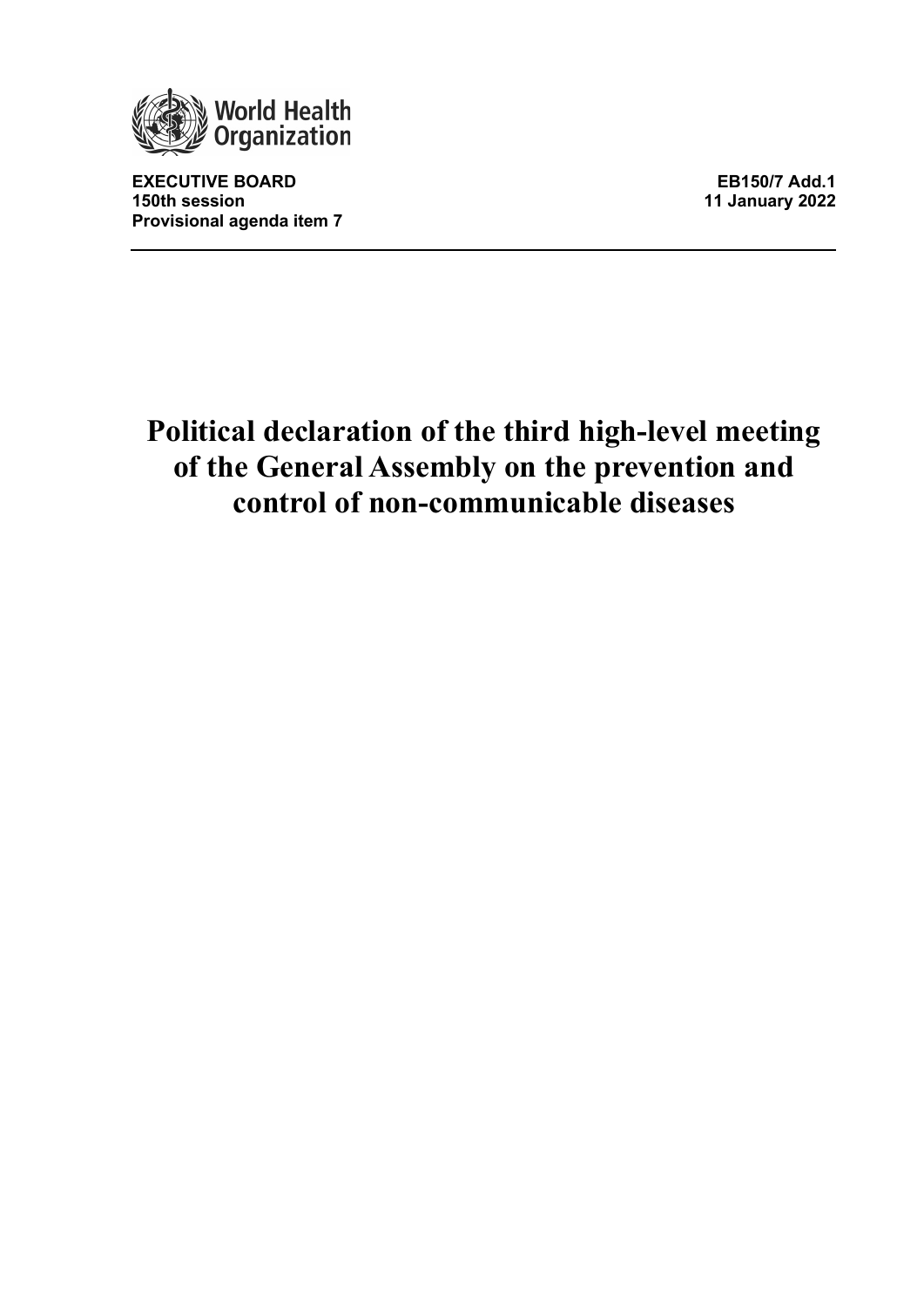# Appendix $<sup>1</sup>$  $<sup>1</sup>$  $<sup>1</sup>$ </sup>

## **DRAFT ACTION PLAN (2022–2030) TO EFFECTIVELY IMPLEMENT THE GLOBAL STRATEGY TO REDUCE THE HARMFUL USE OF ALCOHOL AS A PUBLIC HEALTH PRIORITY**

#### **BACKGROUND**

#### **Setting the scene**

1. Alcohol consumption is deeply embedded in the social landscape of many societies. Several major factors have an impact on levels and patterns of alcohol consumption in populations – such as historical trends in alcohol consumption, the availability of alcohol, culture, economic status and trends in the marketing<sup>[2](#page-1-1)</sup> of alcoholic beverages, as well as implemented alcohol control measures. At the individual level, the patterns and levels of alcohol consumption are determined by many different factors, including gender, age and individual biological and socioeconomic vulnerability factors, as well as the policy environment. Prevailing social norms that support drinking behaviour and mixed messages about the harms and benefits of drinking encourage alcohol consumption delay appropriate health-seeking behaviour and weaken community action.

2. Alcohol is a psychoactive substance with intoxicating and dependence-producing properties. The accumulated evidence indicates that alcohol consumption is associated with inherent health risks, although health consequences of alcohol consumption vary significantly in magnitude and nature among drinkers. At the population level, any level of alcohol consumption is associated with preventable net harms due to multiple health conditions such as injuries, alcohol use disorders (AUDs), liver diseases, cancers and cardiovascular diseases, as well as harms to persons other than drinkers. Several aspects of drinking have an impact on the health consequences of alcohol consumption, namely the volume of alcohol consumed over time; the pattern of drinking, in particular drinking to intoxication; the drinking context; and the quality of the alcoholic beverage or its contamination with toxic substances such as methanol. Repeated consumption of alcoholic beverages may lead to the development of AUDs, including alcohol dependence that is characterized by impaired regulation of alcohol consumption and manifested by impaired control over alcohol use, increasing precedence of alcohol use over other aspects of life and specific physiological features.[3](#page-1-2)

3. The current draft action plan refers to the "harmful use of alcohol" as defined in the global strategy to reduce the harmful use of alcohol as "drinking that causes detrimental health and social consequences for the drinker, the people around the drinker and society at large, as well as patterns of drinking that are associated with increased risk of adverse health outcomes".[4](#page-1-3) Its concept is much broader than the clinical concept of diagnostic category of "harmful pattern of use", which represents a part of the spectrum of "alcohol use disorders" in the International Classification of Diseases.

<sup>&</sup>lt;sup>1</sup> See document EB150/7, Annex 8.

<span id="page-1-3"></span><span id="page-1-2"></span><span id="page-1-1"></span><span id="page-1-0"></span><sup>&</sup>lt;sup>2</sup> In this document, the term "marketing" is used to mean any form of commercial communication or message that is designed to increase – or has the effect of increasing – the recognition, appeal and/or consumption of particular products and services. It comprises anything that acts to advertise or otherwise promote a product or service.

<sup>3</sup> International Classification of Diseases, 11th Revision (ICD-11). Geneva: World Health Organization; 2021.

<sup>4</sup> Document WHA63/2010/REC/1, Annex 3.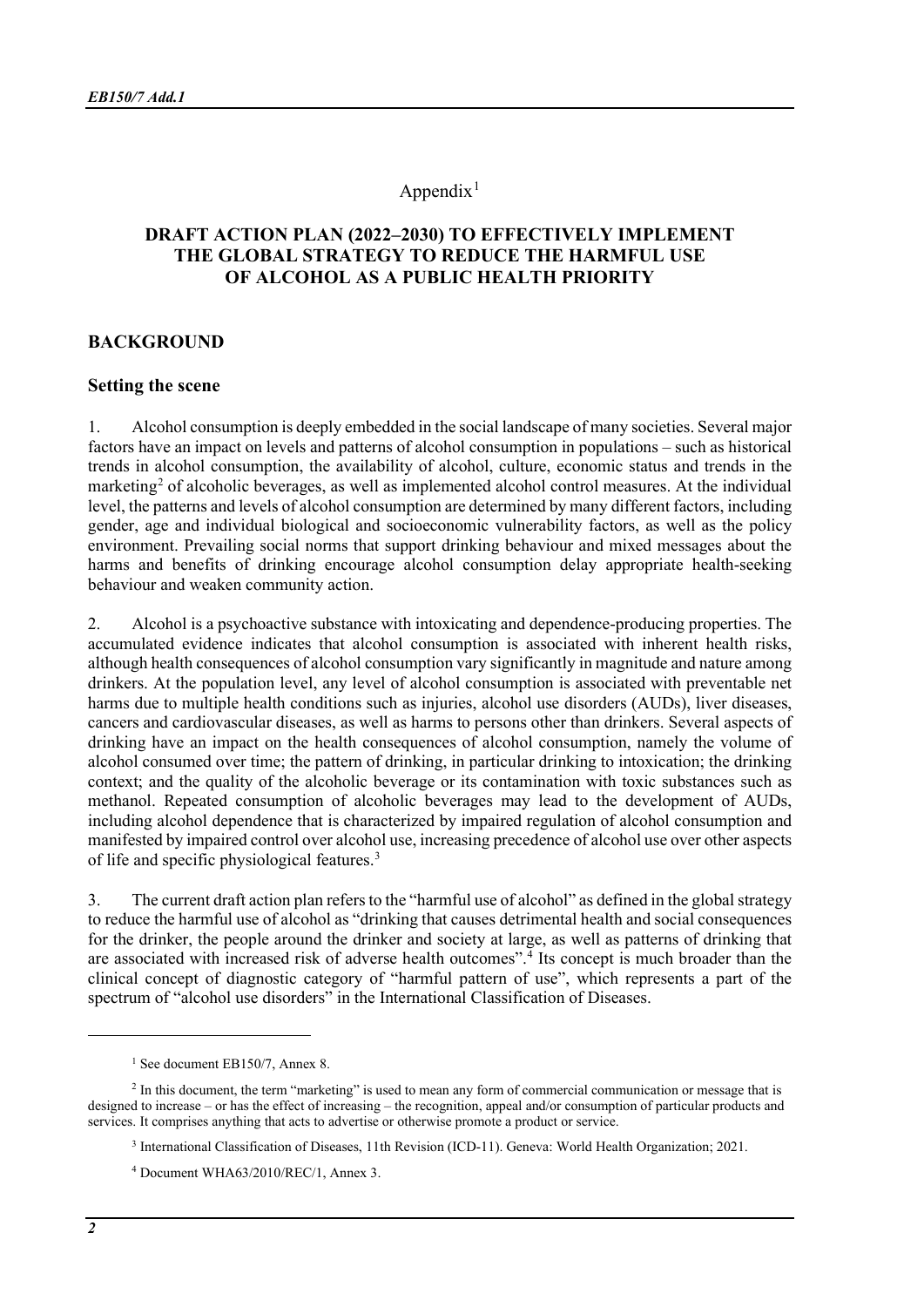4. The impact of the harmful use of alcohol on health and well-being is not limited to health consequences; it incurs significant social and economic losses relating to costs in the justice sector, costs from lost workforce productivity and unemployment and the costs assigned to pain and suffering. The harmful use of alcohol can also result in harm to others, such as family members, friends, co-workers and strangers. Among the most dramatic manifestations of harm to persons other than drinkers are road traffic injuries and the consequences of prenatal alcohol exposure, which may result in the development of fetal alcohol spectrum disorders (FASDs). There is no safe limit established for alcohol consumption at any stage of pregnancy. The harms to others may be very tangible, specific and time-bound (e.g. injuries or damage) or may be less tangible and result from suffering, poor health and well-being and the social consequences of drinking (e.g. being harassed or insulted or feeling threatened).

5. Awareness and acceptance of the overall negative impact of alcohol consumption on a population's health and safety is low among decision-makers and the general public. This is influenced by commercial messaging and poorly regulated marketing of alcoholic beverages, which deprioritize efforts to counter the harmful use of alcohol in favour of other public health issues. The COVID-19 pandemic highlighted the importance of appropriate policy and health system responses to reduce the harmful use of alcohol during health emergencies.

6. The health, economic and social burden attributable to alcohol consumption is largely preventable. Historically, in recognition of the intoxicating, toxic and dependence-producing properties of alcohol, there have always been attempts to regulate the production, distribution and consumption of alcoholic beverages. The protection of the health of populations by preventing and reducing the harmful use of alcohol is a public health priority and should be a focus of alcohol policies and alcohol control measures implemented at different levels.

# **Global strategy to reduce the harmful use of alcohol and its implementation**

## **The global strategy and its mandate**

7. The global strategy to reduce the harmful use of alcohol, which was endorsed by the Sixty-third World Health Assembly in May 2010 (resolution WHA63.13), remains the only global policy framework for reducing deaths and disabilities due to alcohol consumption in their entirety – from mental health conditions and noncommunicable diseases (NCDs) to injuries and alcohol-attributable infectious diseases. The global strategy builds on several WHO global and regional strategic initiatives and represents the commitment of WHO Member States to take sustained action at all levels. Following the endorsement of the global strategy, regional action plans aligned with the global strategy were developed or revised and adopted in WHO's Region of the Americas (2011) and European Region (2012), while a regional strategy for reducing the harmful use of alcohol was developed and adopted in the WHO African Region (2013).

8. The global strategy was developed to promote and support local, regional and global actions to prevent and reduce the harmful use of alcohol. It outlines key components for global action and recommends a portfolio of policy options and measures that could be considered for implementation and adjusted as appropriate at the national level. These policy options take into account national circumstances such as religious and cultural contexts; national public health priorities; and resources, capacities and capabilities. The global strategy also contains a set of principles that should guide the development and implementation of policies at all levels.

9. Since the endorsement of the global strategy in 2010, Member States' commitment to reducing the harmful use of alcohol has been reinforced by the adoption of the political declarations emanating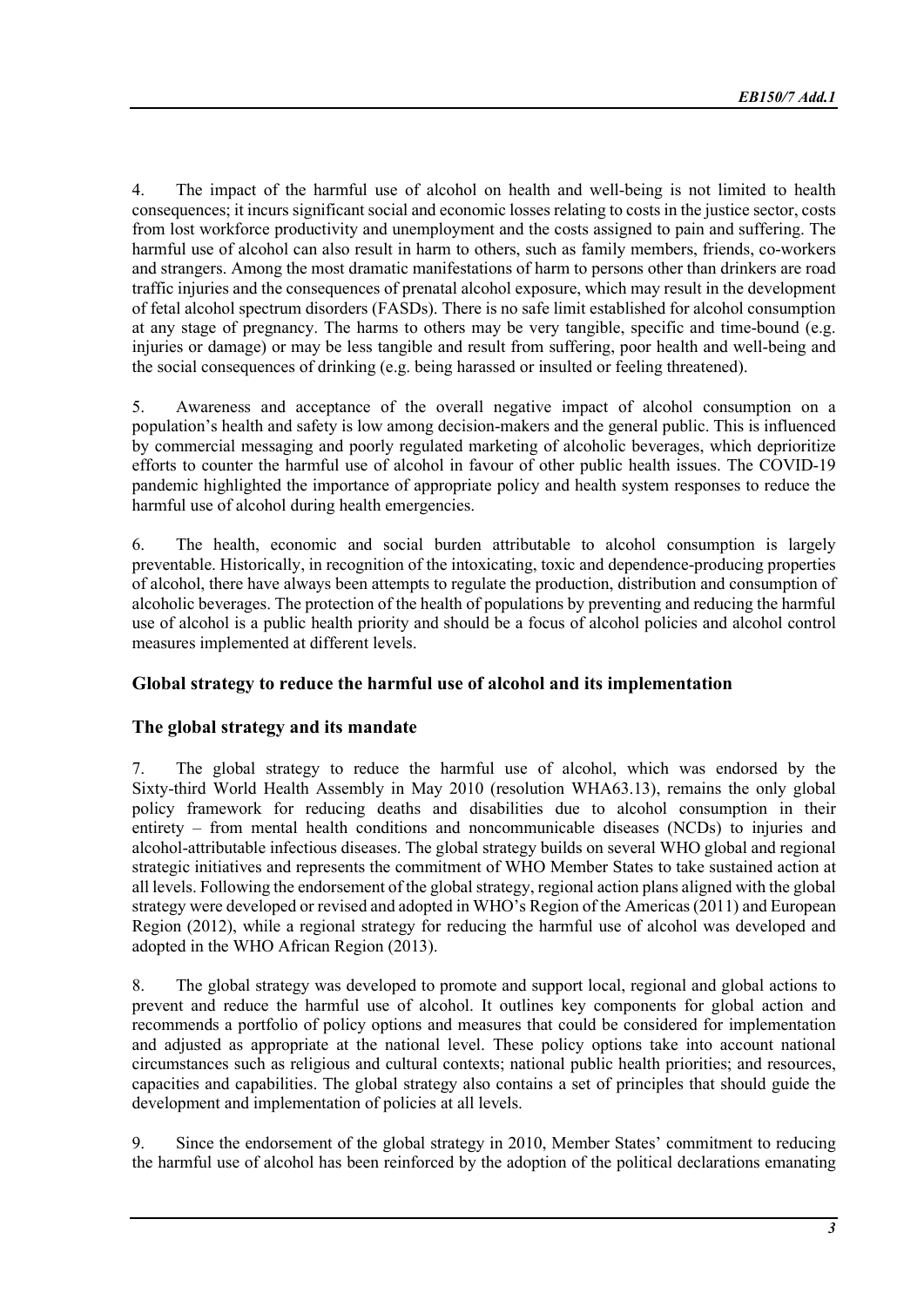from the high-level meetings of the United Nations General Assembly on the prevention and control of NCDs, including the declaration of 2011 and the subsequent adoption and implementation of the WHO Global action plan for the prevention and control of NCDs 2013–2020 (NCD-GAP). In 2019, the Seventy-second World Health Assembly (in resolution WHA72.11) extended the NCD-GAP to 2030, ensuring its alignment with the 2030 Agenda for Sustainable Development. The NCD-GAP lists the harmful use of alcohol as one of four key risk factors for major NCDs. It enables Member States and other stakeholders to identify and use opportunities for synergies to tackle more than one risk factor at the same time; strengthen coordination and coherence between measures for reducing the harmful use of alcohol and activities for preventing and controlling NCDs; and set voluntary targets for reducing the harmful use of alcohol and other risk factors for NCDs. In May 2013, the Sixty-sixth World Health Assembly adopted the comprehensive NCD Global Monitoring Framework, in which the voluntary global target for the harmful use of alcohol to be achieved by 2025 is defined as at least 10% relative reduction, as appropriate, within the national context, and measured by indicators across three domains, including total alcohol per capita consumption within a calendar year in litres of pure alcohol, age-standardized prevalence of heavy episodic drinking, and alcohol-related morbidity and mortality.[1](#page-3-0)

10. The international mandate to reduce the harmful use of alcohol was further strengthened with the adoption of the 2030 Agenda and the Sustainable Development Goals 2030 (SDG 2030). Reducing the harmful use of alcohol will contribute to progress towards the attainment of the multiple goals and targets of the 2030 Agenda and the SDGs, including SDG goal 1 on ending poverty; SDG goal 4 on ensuring a quality education; SDG goal 5 on achieving gender equality; SDG goal 8 on promoting decent work and economic growth; SDG goal 10 on reducing inequalities within and among countries; and SDG goal 16 on promoting peace and providing justice and strong institutions. In view of the negative impact of the harmful use of alcohol on the development and outcomes of many diseases and health conditions, including major NCDs and injuries, the effective reduction of the harmful use of alcohol will make a substantial contribution towards the attainment of SDG goal 3 (Ensure healthy lives and promote well-being for all), in particular SDG target 3.5 (Strengthen the prevention and treatment of substance abuse, including narcotic drug abuse and harmful use of alcohol). This reflects the broader impact of the harmful use of alcohol on health in areas beyond NCDs and mental health (SDG target 3.4), such as road traffic accidents (SDG target 3.6), reproductive health (SDG target 3.7), universal health coverage (SDG target 3.8) and infectious diseases (SDG target 3.3).

11. One of the guiding principles of the global strategy states that public policies and interventions to prevent and reduce alcohol-related harm should be guided and formulated by public health interests and based on clear public health goals and the best available evidence. Evidence of the cost-effectiveness of alcohol policy options and interventions was updated in a revision of Appendix 3 to the NCD-GAP, which was endorsed by the Health Assembly in resolution WHA70.11. This resulted in a new set of enabling and recommended actions to reduce the harmful use of alcohol. The most cost-effective actions or best buys include increasing taxes on alcoholic beverages; enacting and enforcing bans or comprehensive restrictions on exposure to alcohol advertising across multiple types of media; and enacting and enforcing restrictions on the physical availability of retailed alcohol. By prioritizing the most cost-effective policy measures, the WHO Secretariat and partners launched the SAFER initiative, with the primary objective of supporting WHO Member States in reducing the harmful use of alcohol by enhancing the ongoing implementation of the global strategy and other WHO and United Nations strategies. The WHO-led SAFER initiative focuses on the support for implementation of cost-effective policy options and interventions. It also aims to protect public health-oriented policy-making against interference from commercial interests and establish strong monitoring systems to ensure accountability and track progress in the implementation of SAFER policy options and interventions.

<span id="page-3-0"></span><sup>1</sup> Document WHA66/2013/REC/1, Annex 4, Appendix 2.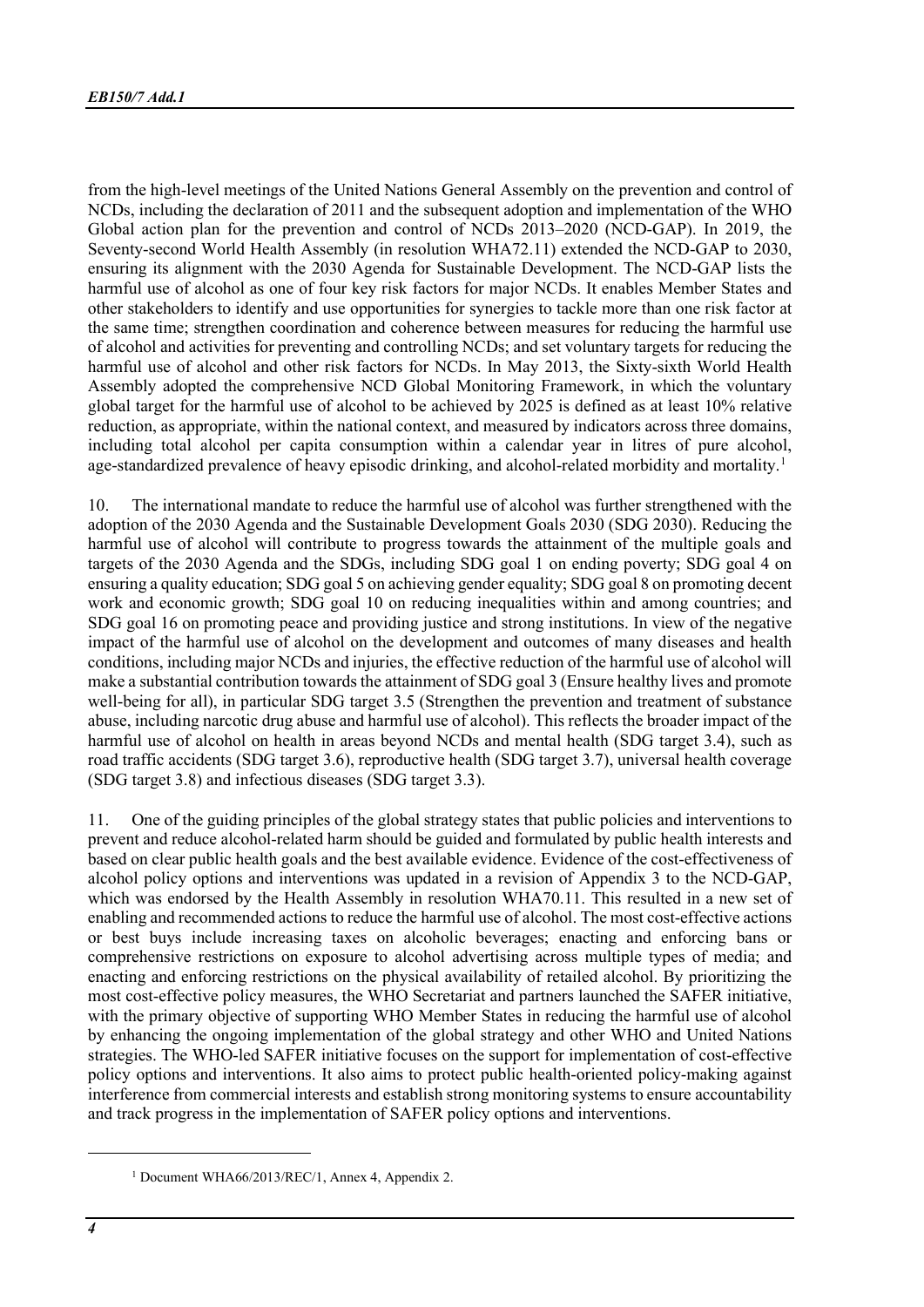# **Implementation of the global strategy since its endorsement[1](#page-4-0)**

12. Since the endorsement of the global strategy, its implementation has been uneven across WHO regions as well as within regions and countries. The number of countries with a written national alcohol policy has steadily increased and many countries have revised their existing alcohol policies. However, the presence of written national alcohol policies continues to be most common in high-income countries and least common among low-income countries, with written national alcohol policies missing from most countries in the African Region and the Region of the Americas. The disproportionate prevalence of effective alcohol control measures in higher-income countries raises questions about global health equity. Specifically, it underscores the need for more resources and greater priority to be allocated to support the development and implementation of effective policies and actions in low- and middle-income countries.

# **Challenges in implementation of the global strategy**

13. Considerable challenges remain for the development and implementation of effective alcohol policies. These challenges relate to the complexity of the problem; differences in cultural norms and contexts; the intersectoral nature of cost-effective solutions, including pricing strategies, and associated limited levels of political will and leadership at the highest levels of government; and the influence of powerful commercial interests in policy-making and implementation. These challenges operate against a background of competing international economic commitments. The limited availability of comprehensive and reliable data on alcohol consumption and related harm, generated at the national level, presents additional challenges for the evaluation of the impact of implemented national policy responses in many countries. Coordination and cooperation at all levels for dealing with these challenges is further complicated by contexts in which the responsibility for actions to reduce the harmful use of alcohol is dispersed between different entities – including government departments, different professions and technical areas.

14. The production of alcoholic beverages has become increasingly concentrated and globalized in recent decades, particularly in the beer and spirits sectors. A significant proportion of alcoholic beverages is consumed at heavy drinking events associated with significant health risks and heavy drinking is often associated with the presence of AUDs. This highlights the inherent contradiction between the interests of alcohol producers and public health. At the same time, there is mounting evidence that any level of alcohol consumption is associated with health risks. Some countries experience substantial challenges in protecting alcohol policy development from commercial interests, while the issue of safeguarding alcohol policy development at all levels from alcohol industry interference is consistently presented as a major challenge in international policy dialogues. Strong international leadership is needed to counter interference from commercial interests in alcohol policy development and implementation in order to prioritize the public health agenda for alcohol in the face of the strong commercial interests associated with alcohol beverage production and trade. Competing interests across the whole of government at the country level, including interests related to the production and trade of alcohol and government revenues from alcohol taxation and sales, often result in policy incoherence and the weakening of alcohol control efforts. The situation varies at national and subnational levels and is heavily influenced by the commercial interests of alcohol producers and distributors, religious beliefs and spiritual and cultural norms. General trends towards deregulation in recent decades have often resulted in the weakening of alcohol controls, to the benefit of economic interests and at the expense of public health and well-being.

<span id="page-4-0"></span><sup>&</sup>lt;sup>1</sup> See document EB146/7Add.1.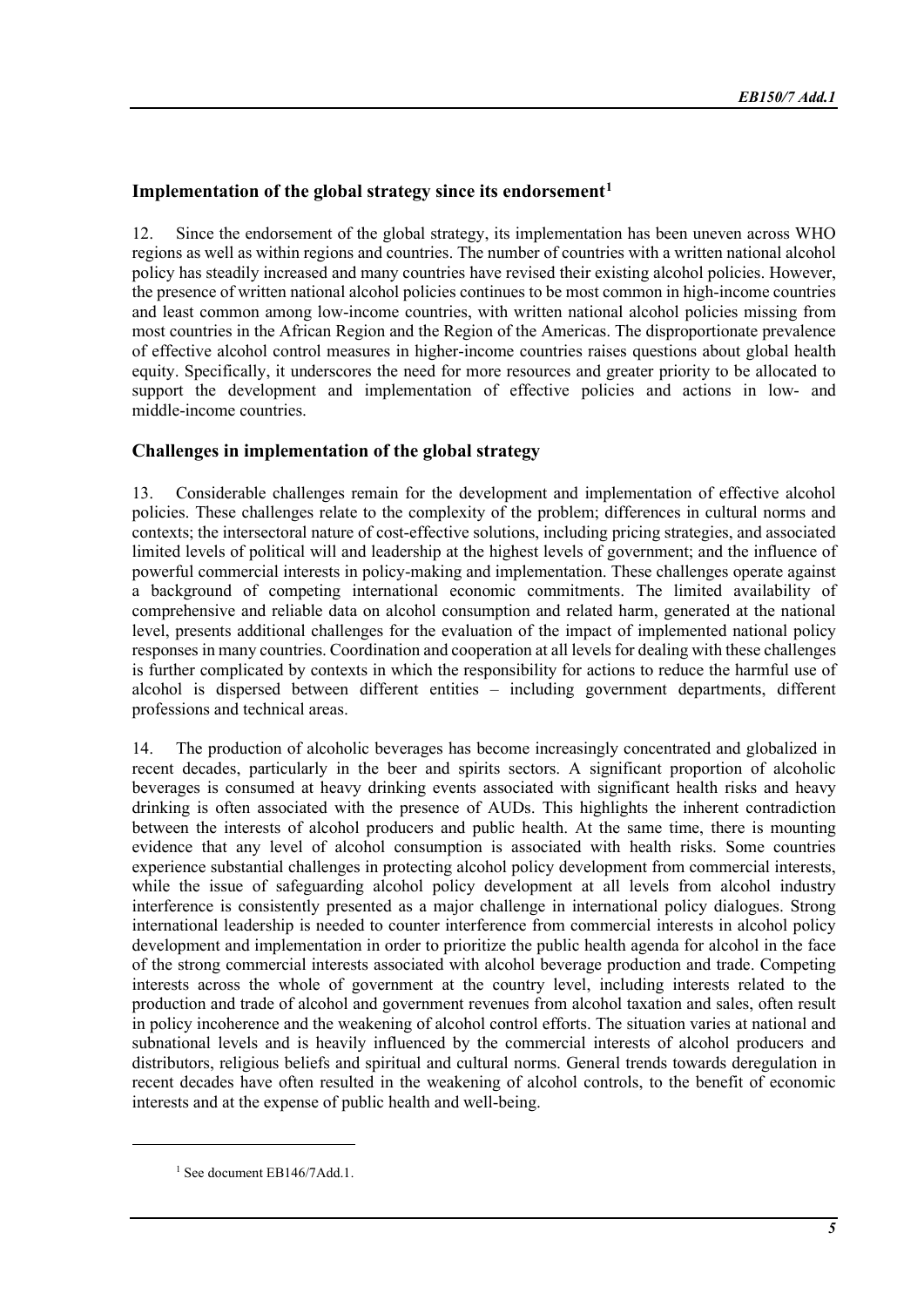15. Alcohol remains the only psychoactive and dependence-producing substance that exerts a significant impact on global population health that is not controlled at the international level by legally binding regulatory instruments. This absence limits the ability of national and subnational governments to regulate the distribution, sale and marketing of alcohol within the context of international, regional and bilateral trade negotiations. It also hampers efforts as to protect the development of alcohol policies from interference by transnational corporations and commercial interests. This has prompted calls for a global normative law on alcohol at the intergovernmental level, modelled on the WHO Framework Convention on Tobacco Control.<sup>[1](#page-5-0)</sup> Discussions about the feasibility and necessity of such a legally binding international instrument indicated a lack of consensus among Member States on this issue.

16. Informally and illegally produced alcohol accounts for an estimated 25% of total alcohol consumption per capita worldwide and in some jurisdictions exceeds half of all the alcohol consumed by the population. Informal and illegal production and trade are different in nature and require different policy and programme responses. Informal production and distribution of alcohol are often embedded in cultural traditions and the socioeconomic fabrics of communities. Illicit alcohol production is associated with significant health risks and challenges for regulatory and law enforcement sectors of governments. The capacity to deal with informal or illicit production, distribution and consumption of alcohol, including safety issues, is limited or inadequate, particularly in jurisdictions where unrecorded alcohol makes up a significant proportion of all the alcohol consumed.

17. Satellite and digital marketing present a growing challenge for the effective control of alcohol marketing and advertising. Alcohol producers and distributors have increasingly moved towards investing in digital marketing and using social media platforms, which are profit-making businesses with an infrastructure designed to allow "programmatic native advertising" that is data-driven and participatory. Internet marketing crosses borders with even greater ease than satellite television and is not easily subjected to national-level control. In parallel with the greater opportunity for marketing and selling alcohol through online platforms, delivery systems are rapidly evolving, imposing considerable challenges on the ability of governments to control alcohol sales. From a public health perspective, recent developments in marketing, advertising and promotional activities related to alcoholic beverages are of deep concern, including those implemented through cross-border marketing and those targeting or reaching out to children, adolescents and young people.

18. Limited technical capacity, human resources and funding hinder efforts to develop, implement, enforce and monitor effective alcohol control interventions at all levels. Technical expertise in alcohol control measures is often insufficient at national and subnational levels, as are the available human and financial resources at all levels of WHO for the provision of required technical assistance and the compilation, dissemination and application of technical knowledge in practice. Few civil society organizations prioritize alcohol as a health risk or motivate governments to take action compared to the number of organizations that support tobacco control. In the absence of philanthropic funding and with limited resources in WHO and other intergovernmental organizations, there has been little investment in capacity-building in low- and middle-income countries.

19. The lack of sufficiently developed national systems for monitoring alcohol consumption and the impact of alcohol on health reduces the capacity of advocacy for effective alcohol control policies and for monitoring their implementation and impact.

<span id="page-5-0"></span><sup>1</sup> Au Yeung SL, Lam TH. Unite for a Framework Convention for Alcohol Control. *Lancet*. 2019;393(10183): 1778–1779. doi: 10.1016/S0140-6736(18)32214-1.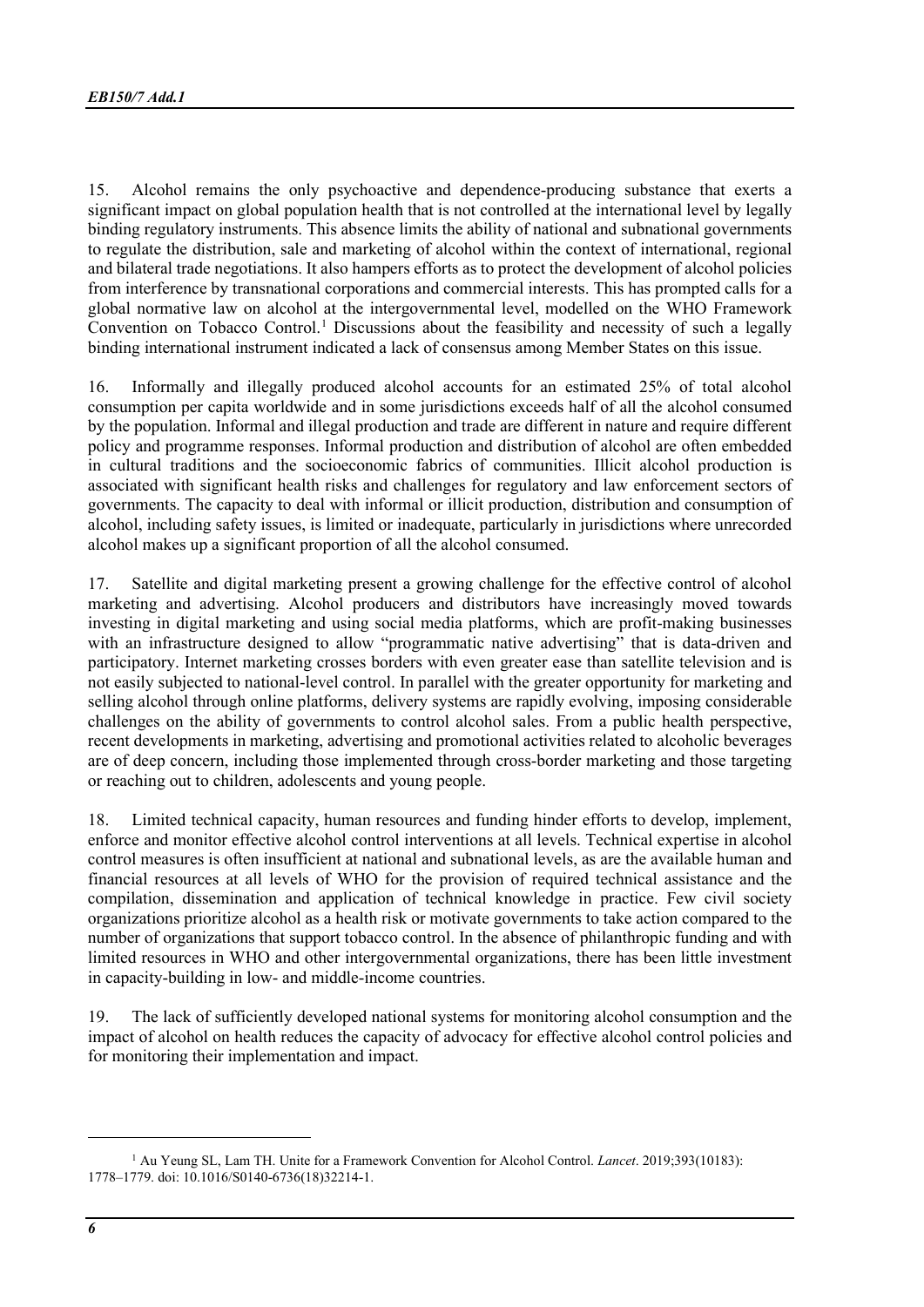# **Opportunities for reducing the harmful use of alcohol**

20. In recent years, alcohol consumption among young people has decreased in many countries throughout Europe and in some other high-income societies, with the exception of some disadvantaged groups. The decline seems to be continuing into the next age group as the cohort ages. Capitalizing on this trend offers a considerable opportunity for public health policies and programmes. There is also a trend towards an increase in the proportion of former drinkers among people aged 15 years and above. One contributory factor is the increasing awareness of the negative health and social consequences of the harmful use of alcohol and its causal relationships not only with alcohol-induced mental disorders, interpersonal violence and suicides but also with several types of cancer, liver and cardiovascular diseases, as well as its association with increased risk of infectious diseases such as tuberculosis and HIV/AIDS. Increasing the health literacy and health consciousness of the general public provides an opportunity for strengthening prevention activities by integrating and linking alcohol policies and action plans with those on major noncommunicable and communicable diseases, including national cancer control plans, as well as with those on psychoactive drugs and addictions, and by scaling up screening and brief interventions in health services.

21. While recognizing its negative influences and effects, social media also provides new opportunities for changing peoples' relationship with alcohol through increased awareness of the negative health consequences of drinking and new horizons for the communication and promotion of recreational activities as an alternative to drinking and intoxication. At the same time, social media can serve as a powerful source of marketing communication and brand promotion for alcoholic beverages.

22. Alcohol consumption and its impact on health have been increasingly recognized as factors in health inequality. Within a given society, adverse health impacts and social harm from a given level and pattern of drinking are greater for poorer individuals and societies. Increased alcohol consumption can exacerbate health and social inequalities between genders, social classes and communities. Policies and programmes to reduce health inequalities and promote sustainable development need to include sustained attention to alcohol policies and programmes.

23. The body of evidence for the effectiveness and cost-effectiveness of alcohol control measures has been significantly strengthened in recent years. The latest economic analysis undertaken under the auspices of WHO demonstrated high returns on investment for best buys in alcohol control. Every additional US\$ 1 invested in the most cost-effective interventions per person per year will yield a return of US\$ 9.13 by 2030, a return that is higher than a similar investment in tobacco control (US\$ 7.43) or prevention of physical inactivity (US\$ 2.80). The notion that economic savings are greater than implementation costs for effective alcohol control policies is supported by recent OECD estimates, showing that every US\$ 1 invested in a comprehensive policy package yields a return of up to US\$ 16 in economic benefits. $<sup>1</sup>$  $<sup>1</sup>$  $<sup>1</sup>$ </sup>

24. The COVID-19 pandemic and measures to curb virus transmission (e.g. lockdowns, stay-at-home mandates) have had a significant impact on population health and well-being, as well as on patterns of alcohol consumption, alcohol-related harms and the implementation of existing policy and programme responses. The COVID-19 outbreak has underscored the importance of developing appropriate alcohol policy responses and alcohol-focused activities and interventions during public health emergencies, as well as the importance of including alcohol policy responses as a key element of preparedness for health emergencies. This will have important implications for reducing not only the harmful use of alcohol at

<span id="page-6-0"></span><sup>&</sup>lt;sup>1</sup> OECD (2021), Preventing Harmful Alcohol Use, OECD Health Policy Studies, OECD Publishing, Paris, [\(https://doi.org/10.1787/6e4b4ffb-en,](https://doi.org/10.1787/6e4b4ffb-en) accessed 9 December 2021).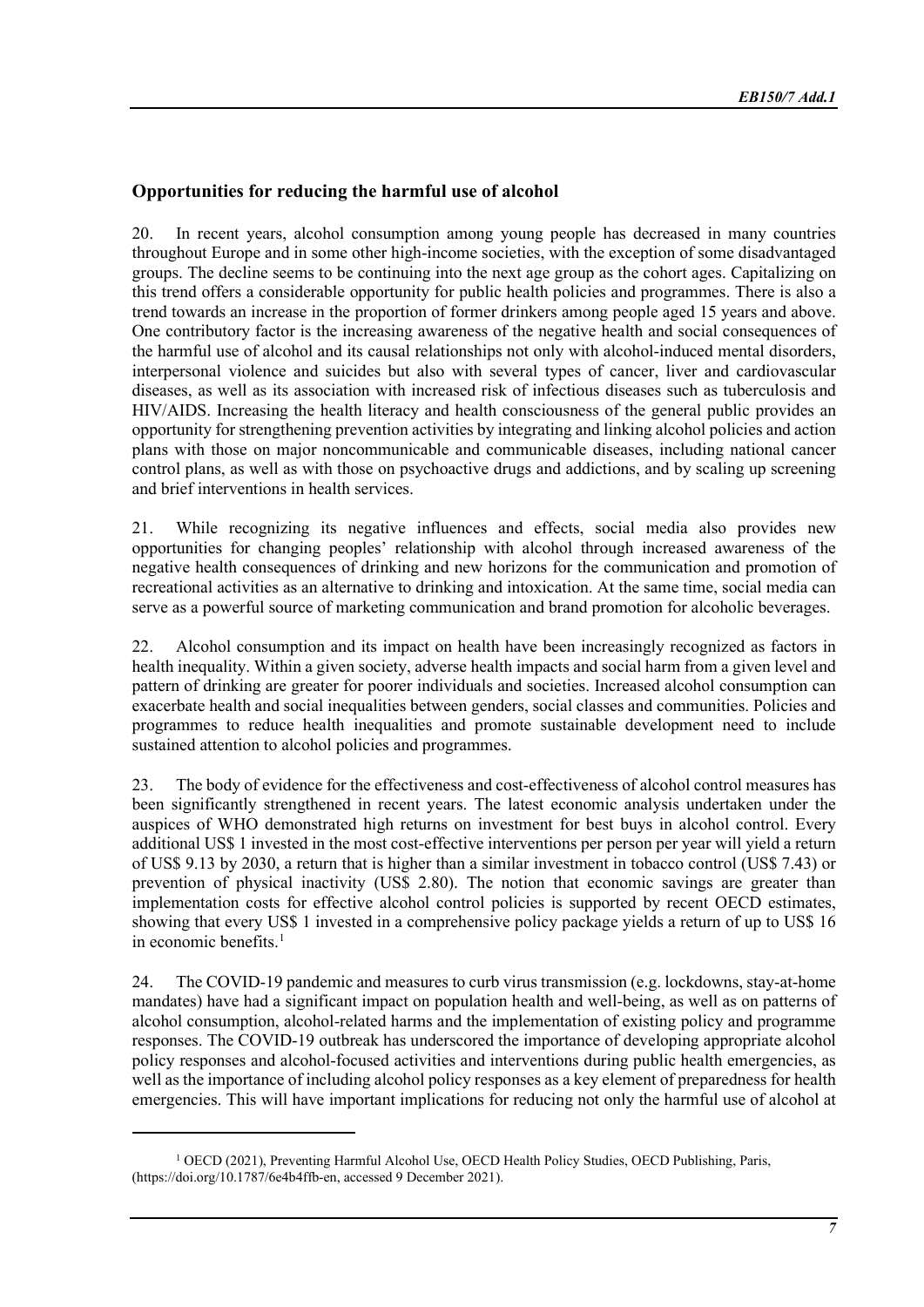national, regional and global levels but also the alcohol-related health burden and demand for health service interventions during pandemics and other health emergencies.

## **Scope of the action plan**

25. In its decision EB146(14) (2020), the Executive Board recognized the continuing relevance of the global strategy to reduce the harmful use of alcohol and requested the Director-General to review the global strategy and report to the Executive Board at its 166th session in 2030 for further action. It also requested the Director-General to develop an action plan (2022–2030) to effectively implement the global strategy to reduce the harmful use of alcohol as a public health priority, in consultation with Member States and relevant stakeholders, for consideration by the Seventy-fifth World Health Assembly, through the Executive Board at its 150th session in 2022.

26. The proposed draft action plan is based on guidance provided by the global strategy with regard to global action, its key role and components, as well as on lessons learned from the implementation of the global strategy and regional strategies and action plans on alcohol over the last 10 years. The draft action plan aims to strengthen the implementation of the global strategy by accelerating actions at all levels and by supporting and complementing national responses to the public health problems caused by the harmful use of alcohol in the 10 target areas recommended by the global strategy for national action (see paragraph 34 below) and tailored to country contexts.

27. The draft action plan proposes specific actions and measures to be implemented at the global level in line with key roles and components of global action, as formulated in the global strategy, and the latest available evidence on the effectiveness and cost-effectiveness of policy options for reducing the harmful use of alcohol. The proposed actions and measures are presented in six action areas that correspond to the four key components of global action included in the global strategy: public health advocacy and partnership; technical support and capacity-building; production and dissemination of knowledge; and resource mobilization.<sup>[1](#page-7-0)</sup> An action area on the implementation of high-impact strategies and interventions was also included in the draft action plan based on evidence of the effectiveness and cost-effectiveness of different policy options and reflecting the lessons learned from implementation of the global strategy. The proposed actions and measures included in action area 1 (Implementation of high-impact strategies and interventions), when implemented and enforced, have the highest potential for reducing the harmful use of alcohol. These measures are prioritized in the draft action plan in view of the evidence of their cost-effectiveness and the insufficient progress achieved globally in reducing the harmful use of alcohol to date. Their prioritization and implementation at the national and subnational levels, as well as the prioritization of other policy options and interventions recommended by the global strategy, is at the discretion of each Member State, depending on the needs and status of implementation of these measures in a given country. It is also dependent on national and subnational social, economic and cultural contexts, public health priorities, health system policies and available resources. National needs and contexts may require, at the discretion of a Member State, the implementation of more stringent measures than those proposed in the draft action plan.

28. The actions and measures proposed in the draft action plan are envisaged to support and complement policy measures and interventions implemented at the national level in the following 10 areas recommended in paragraph 16 of the global strategy: (1) leadership, awareness and commitment; (2) health services' response; (3) community action; (4) drink–driving policies and countermeasures; (5) availability of alcohol; (6) marketing of alcoholic beverages; (7) pricing policies;

<span id="page-7-0"></span><sup>1</sup> Document WHA63/2010/REC/1, paras 43–58.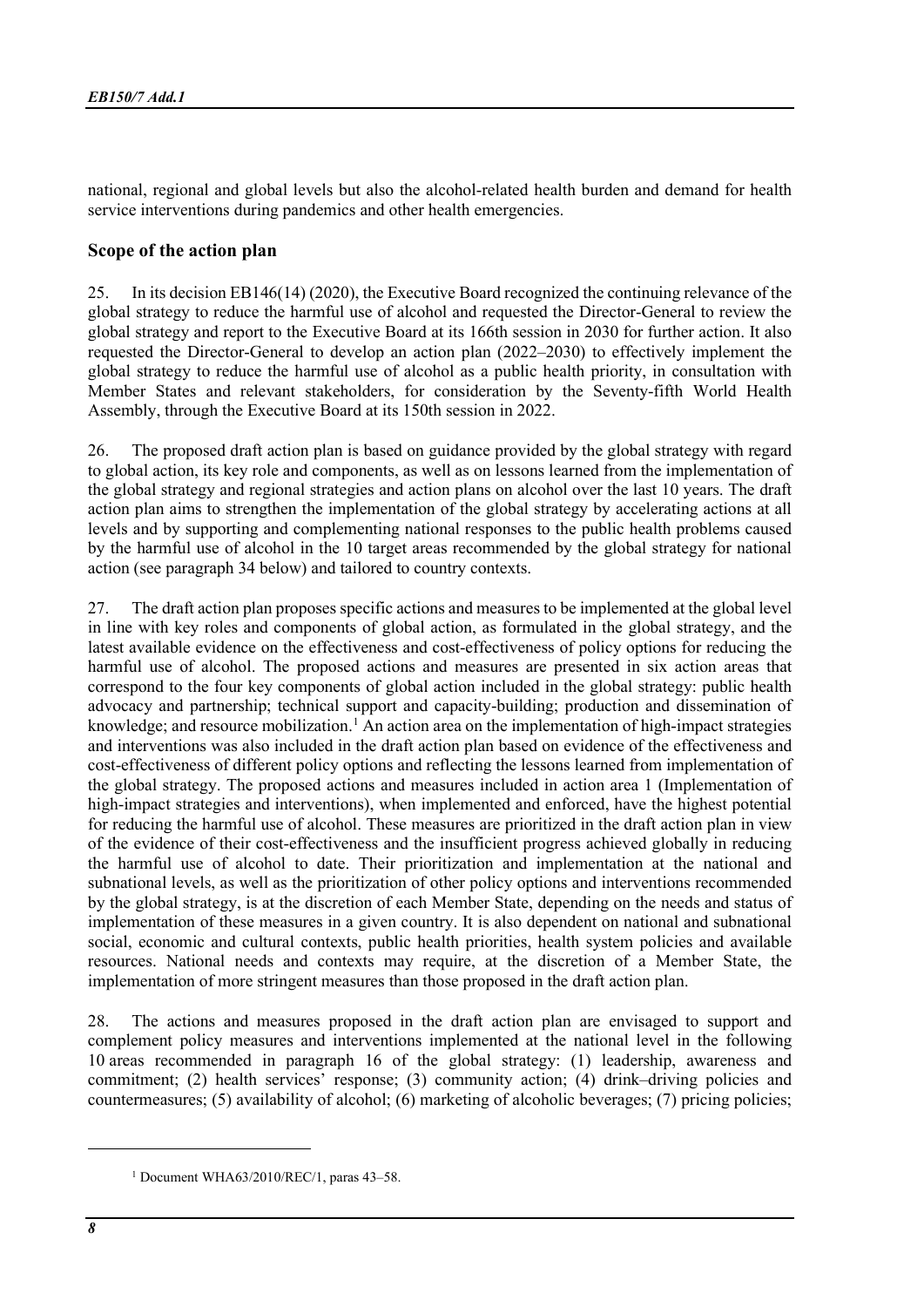(8) reducing the negative consequences of drinking and alcohol intoxication; (9) reducing the public health impact of illicit alcohol and informally produced alcohol; and (10) monitoring and surveillance.

29. As highlighted in the global strategy, its successful implementation requires concerted actions by Member States, effective global governance and the appropriate engagement of all relevant stakeholders. The draft action plan includes proposed actions for international partners and non-State actors such as civil society organizations, professional associations, academia and research institutions. The draft action plan also outlines proposed measures for economic operators in alcohol production and trade<sup>[1](#page-8-0)</sup> in line with the mandates provided in paragraph 45(d) of the global strategy and other relevant policy guidance and policies, including but not limited to the WHO's framework of engagement with non-State actors.

30. The draft action plan is linked to and aligned with other relevant global action plans and commitments, including Agenda 2030; the political declaration of the high-level meeting on universal health coverage adopted by the United Nations General Assembly in 2019; the comprehensive mental health action plan 2013–2030; the NCD-GAP; the political declaration of the third high-level meeting of the General Assembly on the prevention and control of noncommunicable diseases; the global action plan on the public health response to dementia; and the global plan of action to address interpersonal violence.

31. The draft action plan is envisaged to strengthen the implementation of the global strategy at all levels, with the acknowledgement that the implementation of the action plan at national level and the prioritization of proposed actions and measures depend on national contexts.

# **GOAL OF THE ACTION PLAN**

32. The goal of the action plan is to boost the effective implementation of the global strategy to reduce the harmful use of alcohol as a public health priority and to significantly reduce morbidity and mortality due to alcohol consumption – over and above general morbidity and mortality trends – and associated social consequences. The action plan also aims to improve the health and well-being of populations globally.

33. The effective implementation of the action plan at the regional levels will require the development or elaboration and adaptation of region-specific action plans, in coordination with the WHO Secretariat, so that more efficient and consistent progress will be made.

# **OPERATIONAL OBJECTIVES OF THE ACTION PLAN**

34. The proposed operational objectives of the action plan 2022–2030 and its proposed action areas are aligned with the objectives of the global strategy<sup>[2](#page-8-1)</sup> and the four key components of global action to reduce the harmful use of alcohol effectively[.3](#page-8-2) However, the operational objectives of the draft action plan are not identical to those of the global strategy. The six operational objectives of the draft action

<span id="page-8-2"></span><span id="page-8-1"></span><span id="page-8-0"></span> $<sup>1</sup>$  In this document, the term "economic operators in alcohol production and trade" means manufacturers of alcoholic</sup> beverages, wholesale distributors, major retailers and importers that deal solely and exclusively in alcoholic beverages or whose primary income comes from trade in alcohol beverages, as well as business associations or other non-State actors representing any of the afore-mentioned entities.

<sup>2</sup> Document WHA63/2010/REC/1, Annex 3, paras 7–11.

<sup>3</sup> Document WHA63/2010/REC/1, Annex 3 , paras 43–58.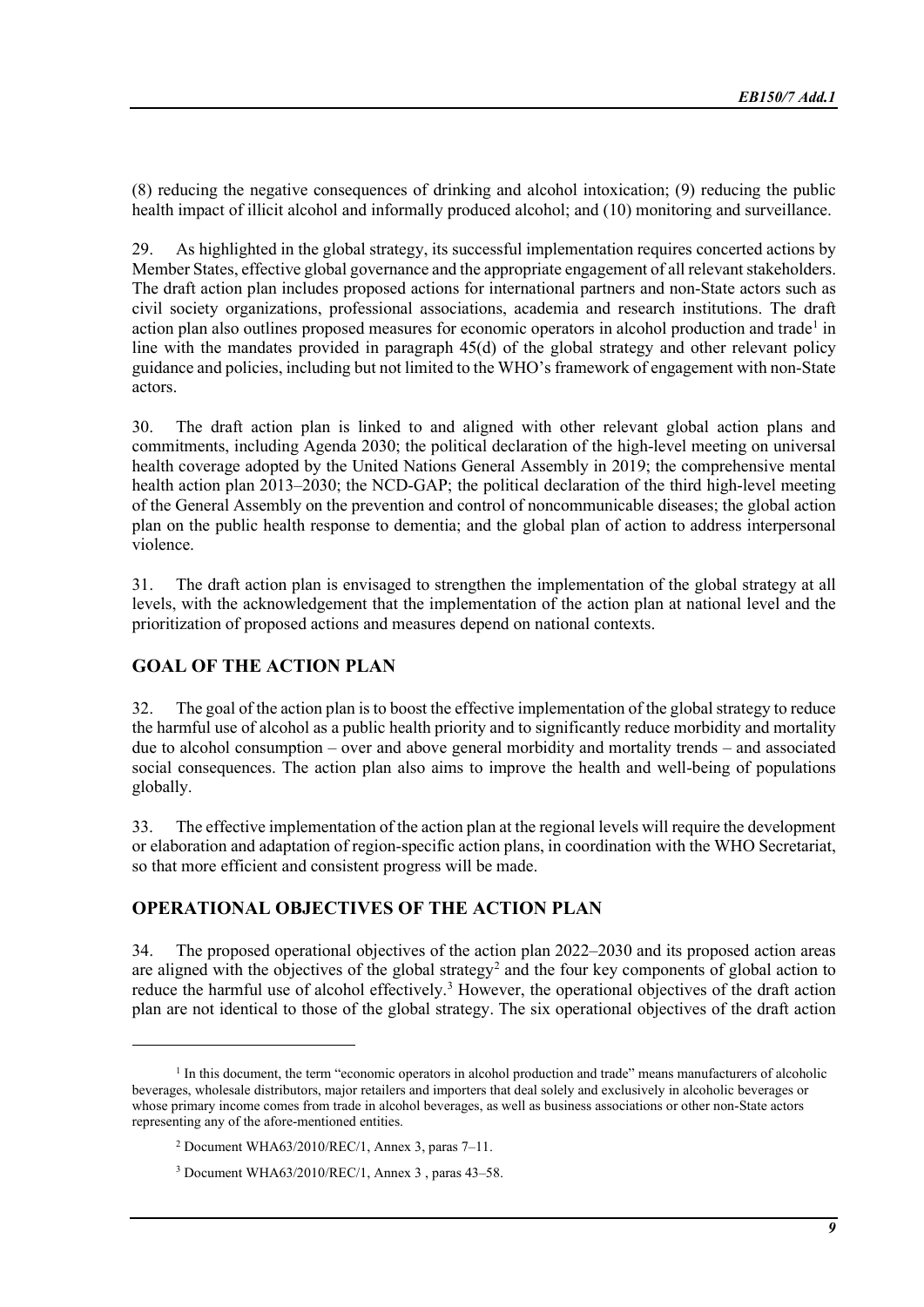plan reflect the action-oriented nature of the action plan, as well as more recent goals and objectives of other relevant global strategies and action plans, as well as lessons learned in implementing the global strategy since its endorsement:

1. Increase population coverage, implementation and enforcement of high-impact policy options and interventions to reduce the harmful use of alcohol worldwide for better health and well-being, taking into account gender perspective and a life-course approach.

2. Strengthen multisectoral action through effective governance, enhanced political commitment, leadership, dialogue and coordination of multisectoral action.

3. Enhance the prevention and treatment capacity of health and social care systems for disorders due to alcohol use and associated health conditions as an integral part of universal health coverage and aligned with the 2030 Agenda and its health targets.

4. Raise awareness of the risks and harms associated with alcohol consumption and its impact on the health and well-being of individuals, families, communities and nations, as well as of the effectiveness of different policy options for reducing consumption and related harm.

5. Strengthen information systems and research for monitoring alcohol consumption, alcohol-related harm, their determinants and modifying factors, and policy responses at all levels, with dissemination and application of information for advocacy in order to inform policy and intervention development and evaluation.

6. Significantly increase the mobilization of resources required for appropriate and sustained action to reduce the harmful use of alcohol at all levels.

## **OPERATIONAL PRINCIPLES**

35. The global strategy includes guiding principles for the development and implementation of alcohol policies at all levels<sup>[1](#page-9-0)</sup> and in the draft action plan the guiding principles listed in the global strategy are complemented by the following **operational action-oriented guiding principles:**

**Multisectoral action.** The development, implementation and enforcement of alcohol control policies at all levels require concerted multisectoral action, with the engagement of the health sector and other relevant sectors, such as social welfare and employment, customs, agriculture, education, transport, sport, culture, finance and law enforcement, as appropriate, to address the harmful use of alcohol in their activities.

**Universal health coverage.** All individuals and communities, including those in rural areas, receive the health services they need, without suffering financial hardship, to reduce the health burden caused by the harmful use of alcohol, including the full spectrum of essential quality health services, from health promotion to prevention, treatment, rehabilitation and palliative care across the life course.

**Life-course approach.** Recognizing the importance and interrelationship of alcohol control measures and prevention and treatment strategies and interventions to prevent and reduce

<span id="page-9-0"></span><sup>&</sup>lt;sup>1</sup> Global strategy to reduce the harmful use of alcohol. Geneva: World Health Organization,; 2010, page 9 [\(https://apps.who.int/iris/handle/10665/44395,](https://apps.who.int/iris/handle/10665/44395) accessed 5 June 2021).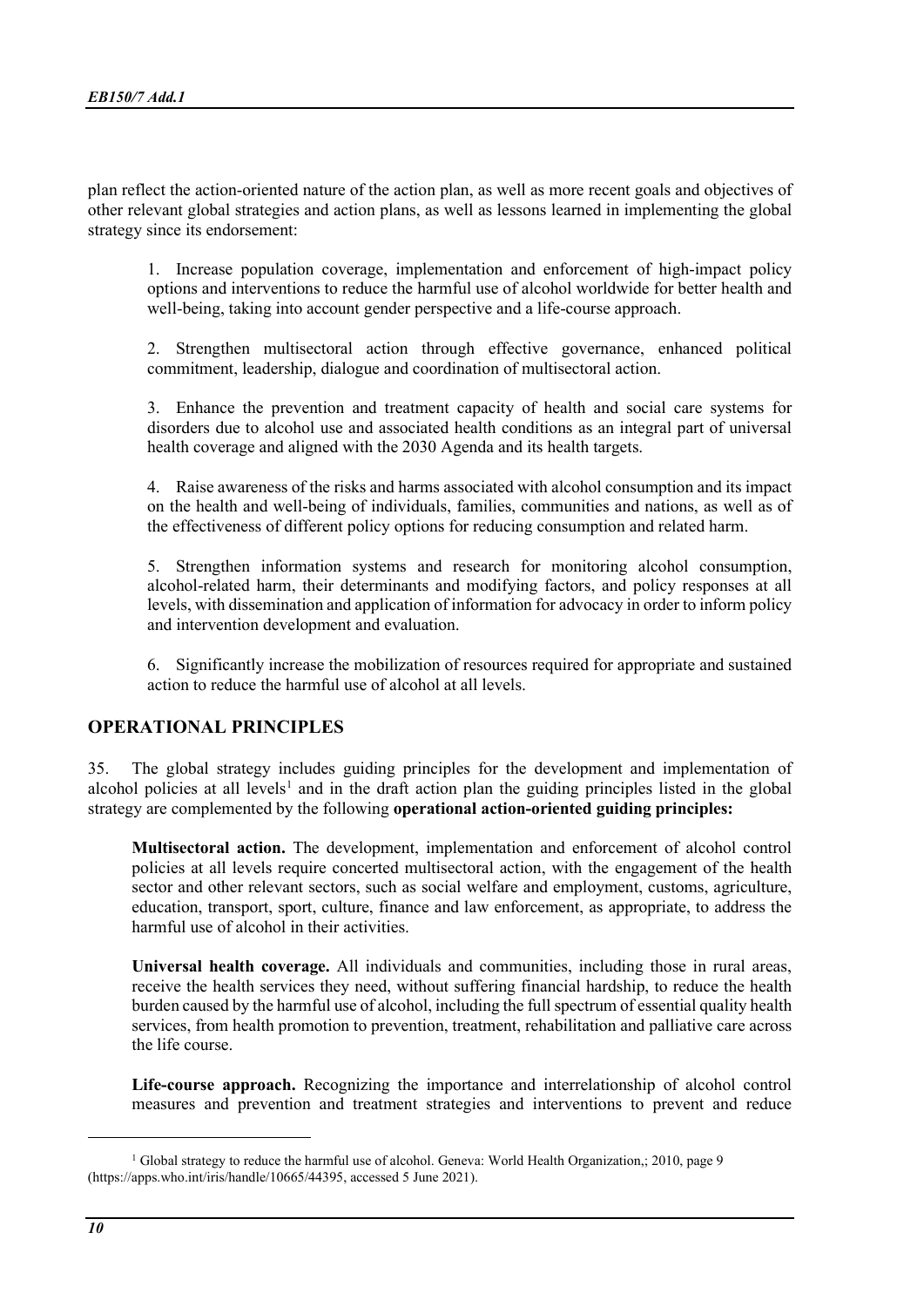alcohol-related harm at all stages of a person's life and for all generations. This ranges from eliminating the marketing, advertising and sale of alcoholic products to minors and the protection of the unborn child from prenatal alcohol exposure to the prevention and management of the harms due to the use of alcohol in older people.

**Protection from commercial interests.** The development of public policies to reduce the harmful use of alcohol should be protected, in accordance with national laws, from commercial and other vested interests that can interfere with and undermine public health objectives.

**Equity-based approach.** Public health policies and interventions to reduce the harmful use of alcohol should aimed to reduce health inequalities and protect people in different groups (across social, biological, economical, demographical or geographical divides) from alcohol-related harm.

**Human rights approach.** Protection from alcohol-related harm and access to the prevention and treatment of AUDs in health systems contributes to the fulfilment of the right to the highest attainable standard of health; strategies and interventions to reduce the harmful use of alcohol should address and eliminate discriminatory practices (both real and perceived) and stigma with regard to preventive measures and health and social services for people with AUDs.

**Empowering of people and communities.** The development and implementation of strategies and interventions to reduce the harmful use of alcohol and protect people and communities from alcohol-related harm should provide opportunities for the active engagement and empowerment of people and communities, including people with lived experiences of alcohol-related harm or AUDs.

# **KEY AREAS FOR GLOBAL ACTION**

36. To achieve the goal and objectives set out above, the following key areas are proposed for action by Member States, the WHO Secretariat, international and national partners and, as appropriate, other stakeholders:

Action area 1: Implementation of high-impact strategies and interventions

Action area 2: Advocacy, awareness and commitment

Action area 3: Partnership, dialogue and coordination

Action area 4: Technical support and capacity-building

Action area 5: Knowledge production and information systems

Action area 6: Resource mobilization

37. At the national level, Member States have the primary responsibility for the development, implementation, monitoring and evaluation of public policies to reduce the harmful use of alcohol according to their national needs and contexts. The roles of other stakeholders may differ across Member States.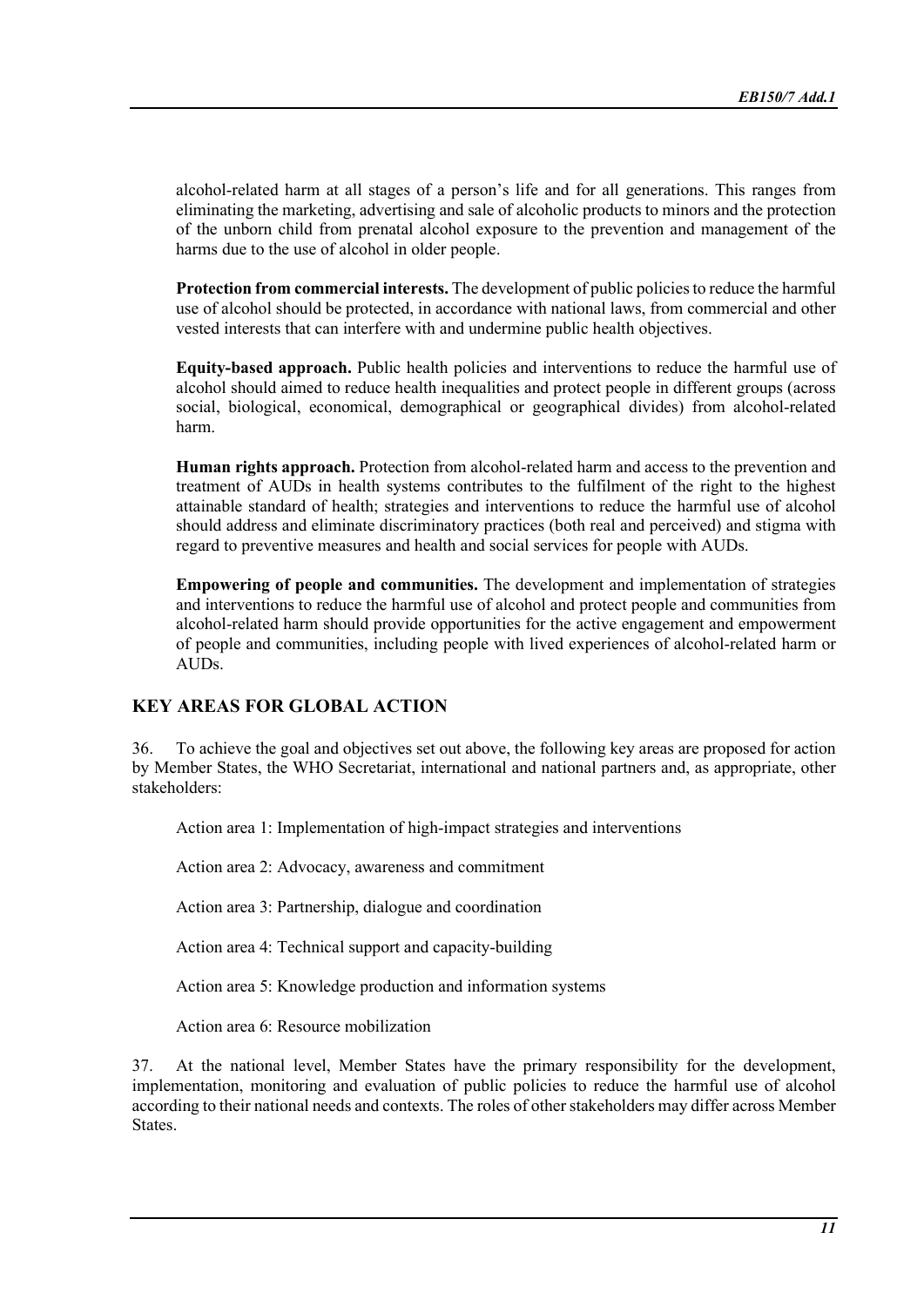## **ACTION AREA 1: IMPLEMENTATION OF HIGH-IMPACT STRATEGIES AND INTERVENTIONS**

38. The limited global progress – or no progress at all in some parts of the world – achieved to date in reducing the harmful use of alcohol can be explained by insufficient uptake, implementation and enforcement of the most effective and cost-effective alcohol policies and interventions. The goal of considerably reducing morbidity and mortality due to alcohol consumption over and above general morbidity and mortality trends and associated social consequences can be achieved by tackling the determinants that drive the acceptability, availability and affordability of alcohol consumption, while also strengthening the coverage and implementation of comprehensive and integrated policy options and measures with proven effectiveness.

39. The most effective and cost-effective policy options and interventions are summarized in the updated Appendix 3 of the NCD-GAP, endorsed by the Seventieth World Health Assembly.<sup>1</sup> These policy options and interventions constitute core elements of the SAFER initiative and SAFER technical package. Other policy options and interventions will be subject to cost-effectiveness analysis as evidence emerges regarding their effectiveness.

#### **Global targets for action area 1**

**Global target 1.1:** By 2030, at least a 20% relative reduction (in comparison with 2010) in the harmful use of alcohol.<sup>[2](#page-11-1)</sup>

**Global target 1.2:** By 2030, 70% of countries have introduced, enacted or maintained the implementation of high-impact policy options and interventions.<sup>[3](#page-11-2)</sup>

#### **Proposed actions for Member States**

Action 1. On the basis of the evidence of the effectiveness and cost-effectiveness of policy measures, to promote the prioritization, according to national needs and contexts, of the sustainable implementation, continued enforcement, monitoring and evaluation of high-impact cost-effective policy options included in the WHO SAFER technical package,[4](#page-11-3) as well as other interventions already proven to be cost-effective or subsequently proven to be cost-effective based on upcoming evidence, including the assurance of universal access to affordable treatment and care for people with AUDs within national health systems.

<span id="page-11-3"></span><span id="page-11-2"></span><sup>4</sup> The SAFER technical package: five areas of intervention at national and subnational levels. Geneva: World Health Organization; 2019 [\(https://www.who.int/publications/i/item/the-safer-technical-package\)](https://www.who.int/publications/i/item/the-safer-technical-package).

<sup>&</sup>lt;sup>1</sup> See document WHA70/2017/REC/1, Annex 3.

<span id="page-11-1"></span><span id="page-11-0"></span><sup>&</sup>lt;sup>2</sup> The "at least 20% relative reduction" target is based on the latest available WHO data and trends since 2010 and exceeds the voluntary target set at the NCD Global Monitoring Framework (at least 10% relative reduction by 2025) to reflect the aims of the action plan as mandated by decision EB146(14) (2020) ("…to effectively implement the global strategy… as a public health priority….) and its goal to considerably reduce morbidity and mortality due to alcohol consumption – over and above general morbidity and mortality trends.

<sup>&</sup>lt;sup>3</sup> Included in the SAFER technical package and informed by upcoming updates.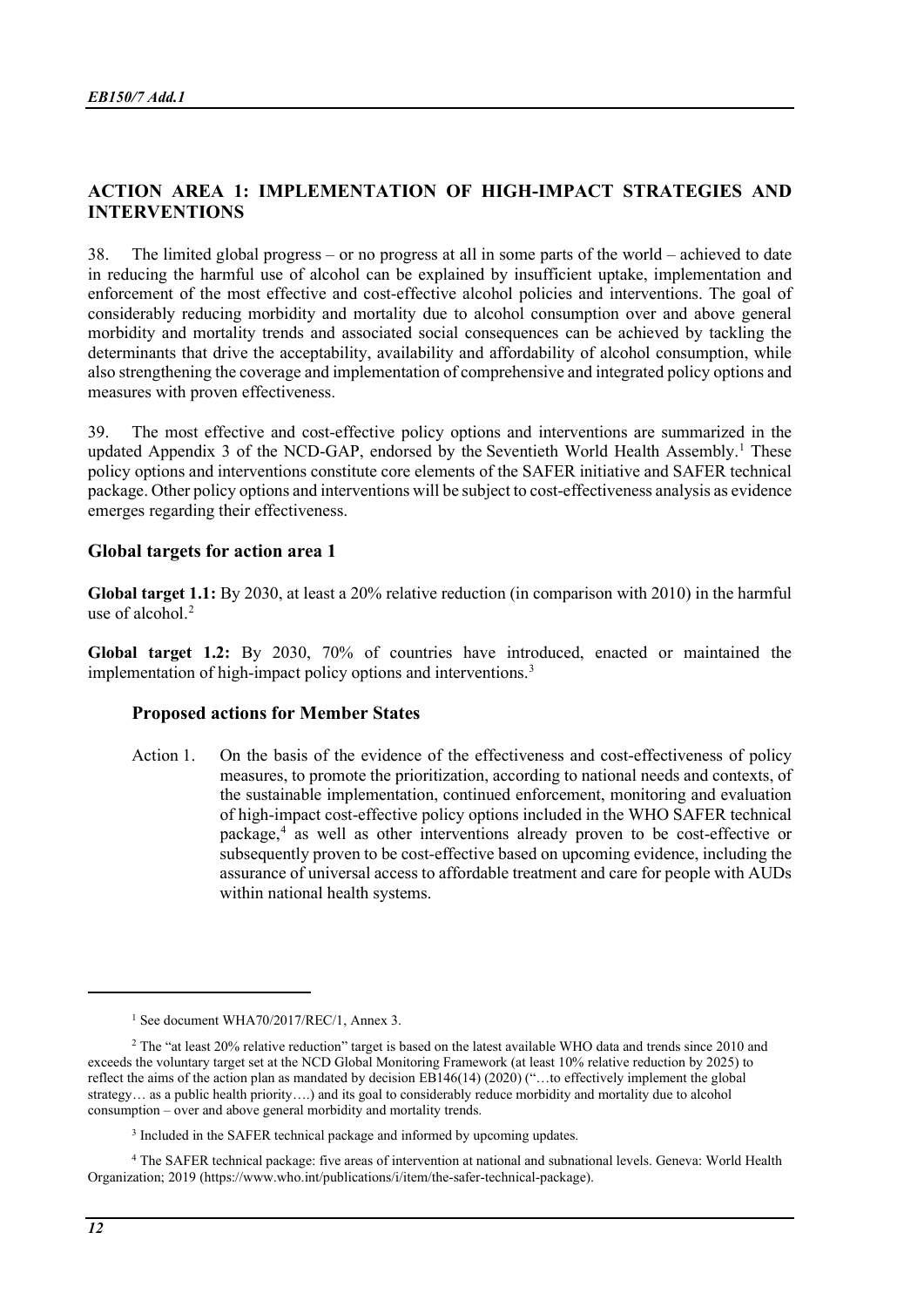- Action 2. Consider, as appropriate for a national context, developing national action plans, road maps or action frameworks to accelerate the implementation of global and regional commitments.
- Action 3. Implement, as appropriate in national contexts, high-impact and effective strategies and interventions, supported by legislative measures, addressing: (a) the affordability of alcoholic beverages, by appropriate taxation and pricing policies; (b) the advertising and marketing of alcoholic beverages, through comprehensive and robust restrictions or bans across multiple types of media, including digital media; (c) the availability of alcohol, by enacting and enforcing restrictions on spatial and temporal availability of alcoholic beverages; (d) driving under the influence of alcohol, by enacting and enforcing drink–driving laws and regulations; and (e) hazardous patterns of drinking and AUDs, by providing brief psychosocial interventions, treatment and care in health and social services.
- Action 4. Ensure that the development, implementation and evaluation of alcohol policy measures are based on public health goals and the best available evidence and are protected from the interference of commercial interests.
- Action 5. Build or strengthen and support broad partnerships and intragovernmental and intergovernmental mechanisms at different levels for collaboration across different sectors for the implementation of prioritized policy options.

#### **Proposed actions for the WHO Secretariat**

- Action 1. Provide policy and technical guidance, advocacy and, as required, technical assistance for the assessment, development, implementation and evaluation of effective and cost-effective policy options.
- Action 2. Periodically review the evidence of the effectiveness and cost-effectiveness of alcohol policy options and interventions and formulate and disseminate recommendations for reducing the harmful use of alcohol.
- Action 3. Develop a portfolio of policy guidance for outlet locations, outlet densities and days and hours of sale; implementation of minimum pricing and taxation policies; regulating alcohol marketing, sponsorships, promotions and advertising, also via social media; the management of unrecorded alcohol; the management of conflicts of interest in policy design and implementation; and the development and implementation of warning labels.
- Action 4. Develop a comprehensive technical package to facilitate the development, implementation, monitoring and evaluation of recommended high-impact policy options and interventions.
- Action 5. Promote and support international collaboration in addressing cross-border alcohol marketing, advertisement and promotion, with a focus on the public health risks associated with new cross-border marketing practices.
- Action 6. Promote a comprehensive approach to tackling the determinants that drive the acceptability, availability and affordability of alcohol consumption, thereby ensuring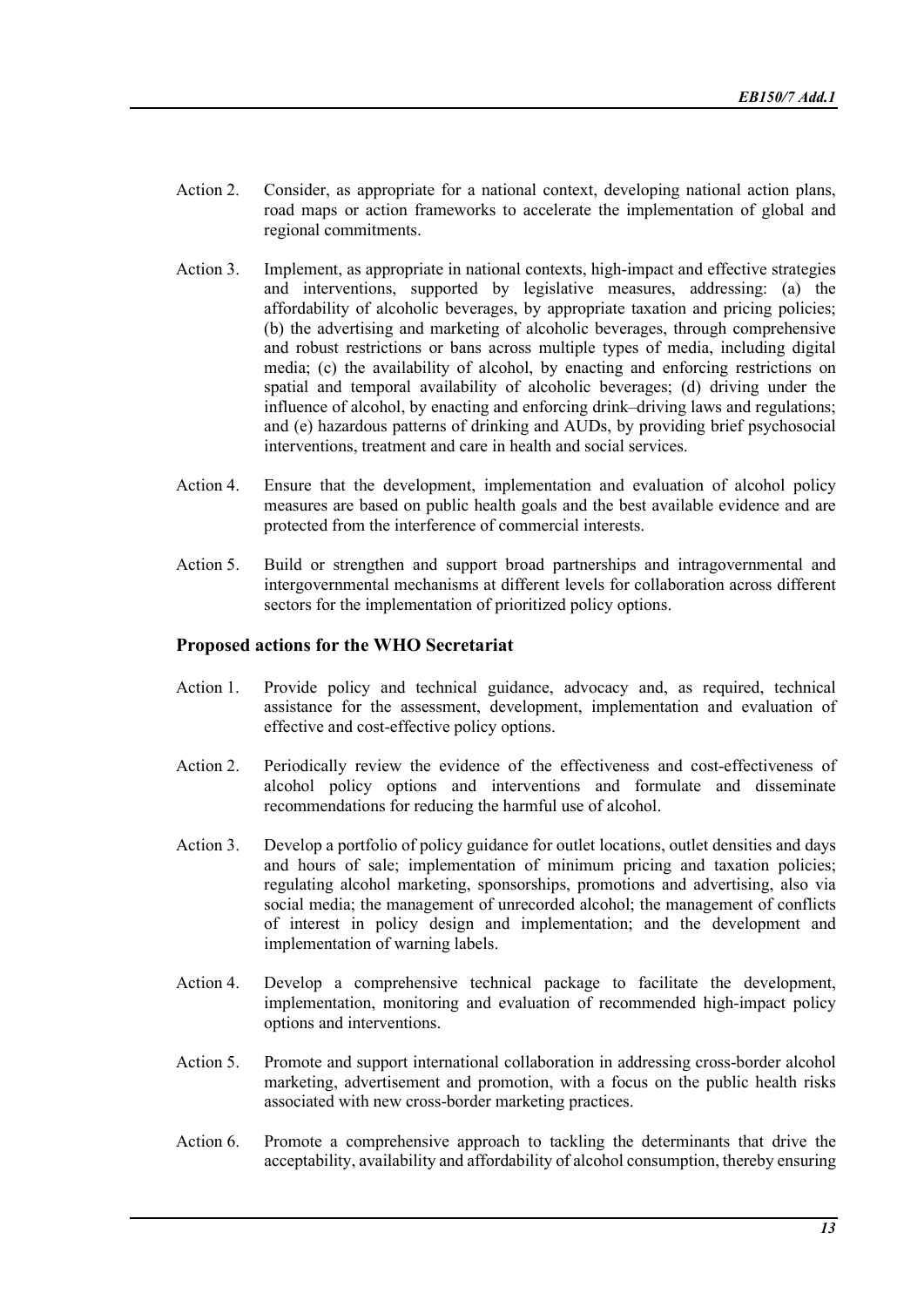a comprehensive portfolio of population-wide interventions, expanding from health promotion and prevention to screening and treatment interventions.

## **Proposed actions for international partners, civil society organizations and academia**

- Action 1. Major partners in the United Nations system and intergovernmental organizations are invited to increase their collaboration and cooperation with WHO on the development, implementation and evaluation of high-impact policy measures and by joining the WHO-led SAFER initiative.
- Action 2. Civil society organizations and academia are invited to strengthen their advocacy and support for the implementation of high-impact policy options by creating enabling environments; promoting the SAFER initiative; strengthening global and regional networks and action groups, with appropriate engagement of community and cultural leaders; developing and strengthening accountability frameworks; and monitoring the activities and commitments of economic operators in alcohol production and trade.

#### **Proposed measures for economic operators in alcohol production and trade**

Economic operators in alcohol production and trade are called on to focus on the implementation of measures that can contribute to reducing the harmful use of alcohol, which are stringently within their core roles as developers, producers, distributors, marketers and sellers of alcoholic beverages, and to abstain from interfering with alcohol policy development and refrain from activities that might prevent, delay or stop the development, enactment, implementation and enforcement of high-impact strategies and interventions to reduce the harmful use of alcohol.

# **ACTION AREA 2: ADVOCACY, AWARENESS AND COMMITMENT**

40. Strategic and well-developed international communication and advocacy are needed to raise awareness about alcohol-related harms and the effectiveness of policy measures among decision-makers and the general public in order to increase their support for the accelerated implementation of the global strategy. Special efforts and activities are needed to mobilize different stakeholders for coordinated actions to protect public health and foster broad political commitment to reduce the harmful use of alcohol.

41. It is necessary to raise awareness among decision-makers and the general public about the risks and harms associated with alcohol consumption. Appropriate attention should be given to the prevention of the initiation of drinking among children and adolescents; the prevention of drinking among pregnant women; and the protection of people from pressures to drink, especially in societies with high levels of alcohol consumption, in which heavy drinkers are encouraged to drink even more. The unique circumstances of indigenous populations require special culturally appropriate efforts in addressing the levels and patterns of alcohol consumption, alcohol-related harms and the social and economic factors that influence the impact of alcohol consumption on their health and well-being. An international day or week of awareness of alcohol-related harm or a "World no alcohol day/week" could help to focus and reinforce public attention on the problem. Public health advocacy is more likely to succeed if it is well supported by evidence and based on emerging opportunities and if the arguments are free from moralizing. International discourse on alcohol policy development and implementation should address the health inequalities associated with the harmful use of alcohol and its broad socioeconomic impacts,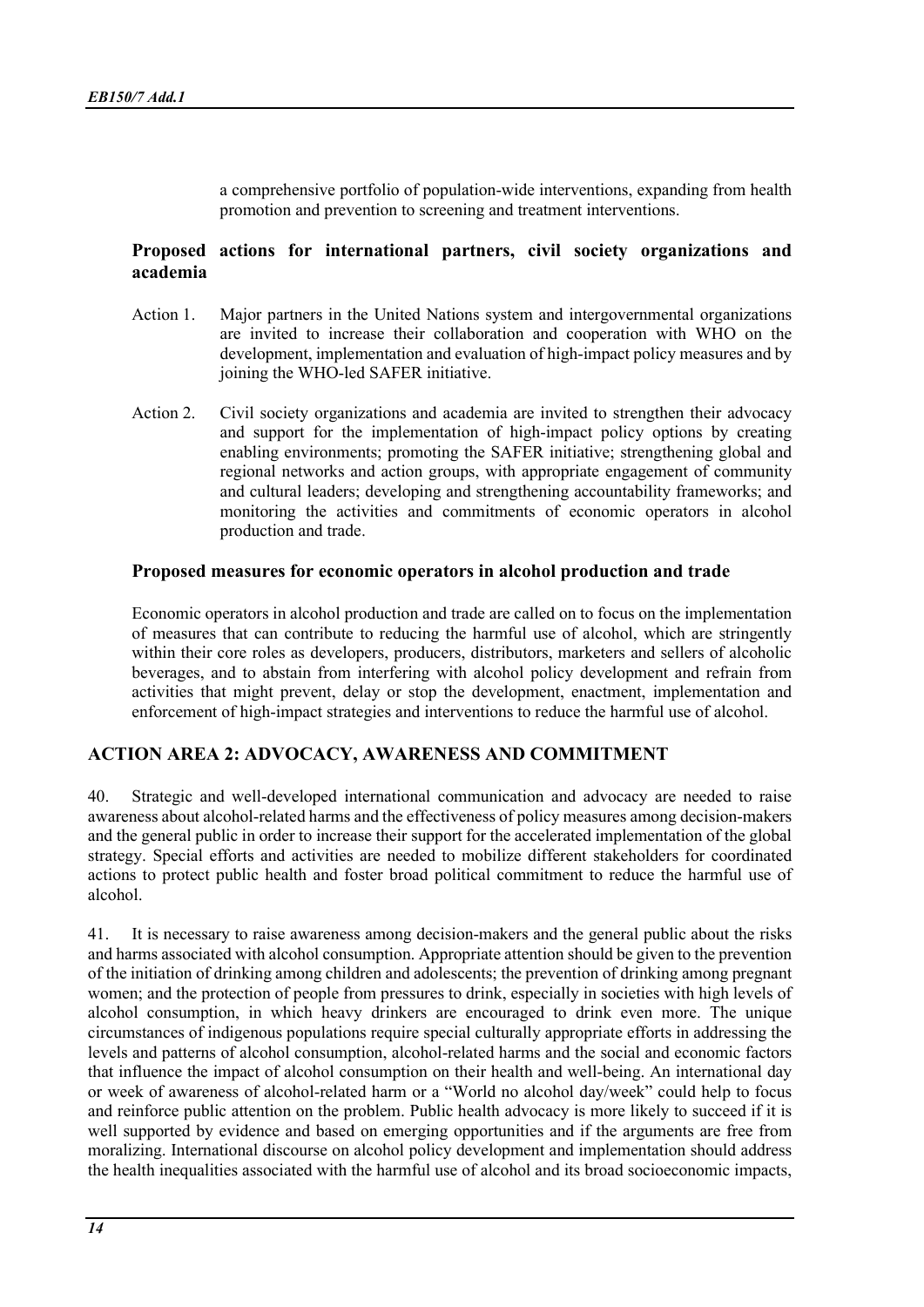including the impact on the attainment of the health-related and other targets of the 2030 Agenda. Awareness of the impact of use of alcohol on health and well-being should not be limited to the impact on NCDs, including issues related to interactions between alcohol and medicines used in management of NCDs and mental health, and should be expanded to include other areas of health and development such as injuries, violence, infectious diseases, productivity at workplaces, family functioning and a "harm to others" perspective, including the impact on financial and psychological security. Modern communication technologies and multimedia materials are needed for successful advocacy and behavioural change campaigns, including social media engagement. Such awareness, along with the development and enforcement of alcohol policies, needs to be protected from the interference of commercial interests. Appropriate mechanisms that involve academia and civil society must be set up in order to systematically monitor, prevent and counteract such interference.

# **Global targets for action area 2**

**Global target 2.1:** By 2030, 75% of countries have developed and enacted national written alcohol policies.

**Global target 2.2:** By 2030, 50% of countries have produced periodic national reports on alcohol consumption and alcohol-related harm.

## **Proposed actions for Member States**

- Action 1. Develop and enact, as appropriate in national contexts, national written alcohol policies or continue effective implementation and updates, as necessary, of existing national alcohol policies.
- Action 2. On the basis of evidence of the nature and magnitude of alcohol-attributable public health problems, advocate for the development and implementation of high-impact strategies and interventions and other actions to prevent and reduce alcohol-related harm. This includes placing a special emphasis on protecting at-risk populations and those affected by the harmful drinking of others; preventing the initiation of drinking among children and adolescents; preventing drinking in pregnancy; and preventing FASDs, including by providing information about the risks of drinking when planning pregnancy or breastfeeding.
- Action 3. Raise awareness of health risks and harms associated with different levels and patterns of alcohol consumption with the aim of reducing the levels of alcohol consumption among drinkers.
- Action 4. Advocate for paying appropriate attention, congruous with the magnitude of related public health problems, to reducing the harmful use of alcohol in multisectoral policies and frameworks, as well as in national, economic, environmental, agricultural and other relevant policies and action plans.
- Action 5. Include a commitment to reduce the harmful use of alcohol and its impact on health and well-being in high-level national developmental and public health strategies, programmes and action plans, and support the creation and development of advocacy coalitions.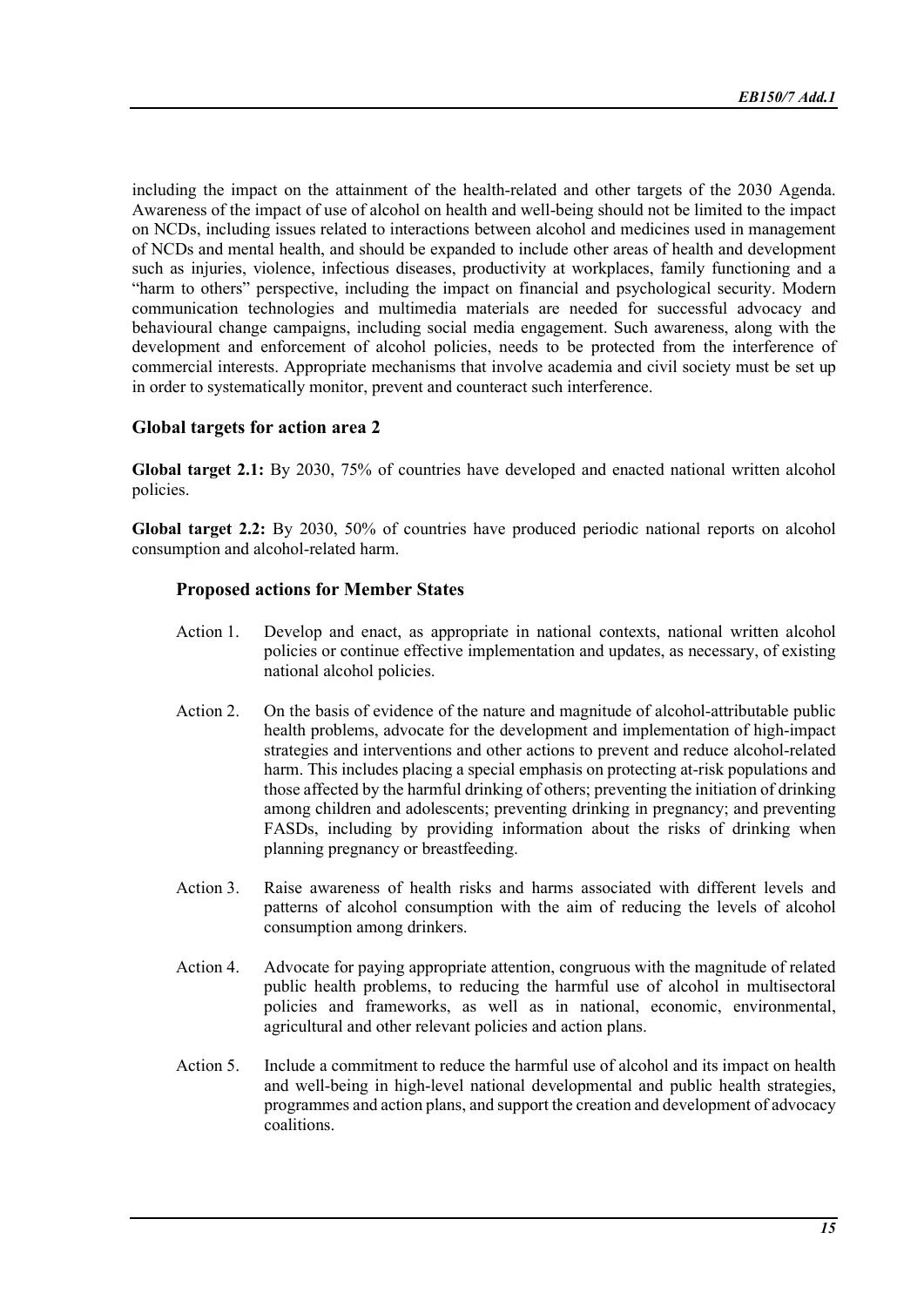- Action 6. Public health authorities should regularly produce (every two to three years in most countries) national reports on alcohol consumption and alcohol-related harm, targeting decision-makers and the general public with information on alcohol's contribution to specific health and social problems and disseminating such information through available modern communication technologies.
- Action 7. Increase awareness of the health risks of alcohol consumption and its related overall impact on health and well-being through strategic, well-developed and long-term communication activities that target the general population, with a special focus on young people. This should include the option of a national alcohol-related harm awareness day/week/month to be implemented by public health agencies and organizations, involving countering misinformation and using targeted communication channels, including social media platforms.
- Action 8. Ensure appropriate consumer protection measures through the development and implementation of labelling requirements for alcoholic beverages that display essential information for health protection on alcohol content in a way that is understood by consumers and also provides information on other ingredients with potential impact on the health of consumers, caloric value and health warnings.
- Action 9. Ensure consumer protection measures through the development and implementation of product quality control measures for alcoholic beverages.
- Action 10. Support education, training and networking activities on reducing the harmful use of alcohol for representatives of authorities at different levels, health and education professionals, civil society organizations, youth organizations, community and cultural leaders, journalists and mass media representatives, taking into consideration the ineffectiveness and risks of the current "responsible drinking" campaigns designed as marketing campaigns by alcohol producers and distributors.

## **Proposed actions for the WHO Secretariat**

- Action 1. Raise the priority given to the alcohol-attributable health and social burden and effective policy responses on the agendas of high-level global, regional and other international forums, meetings and conferences of international and intergovernmental organizations, professional associations and civil society groups, and seek the inclusion of alcohol policies in relevant social and development agendas.
- Action 2. Develop and implement an organization-wide communication plan to support actions to reduce the harmful use of alcohol that reflect emerging challenges (such as the COVID-19 pandemic), targeting different population groups and using different communication channels, and support activities to establish an international day or week of awareness of alcohol-related harm.
- Action 3. Prepare and disseminate every two to three years global status reports on alcohol and health in order to raise awareness of the alcohol-attributable burden and advocate for appropriate action at all levels.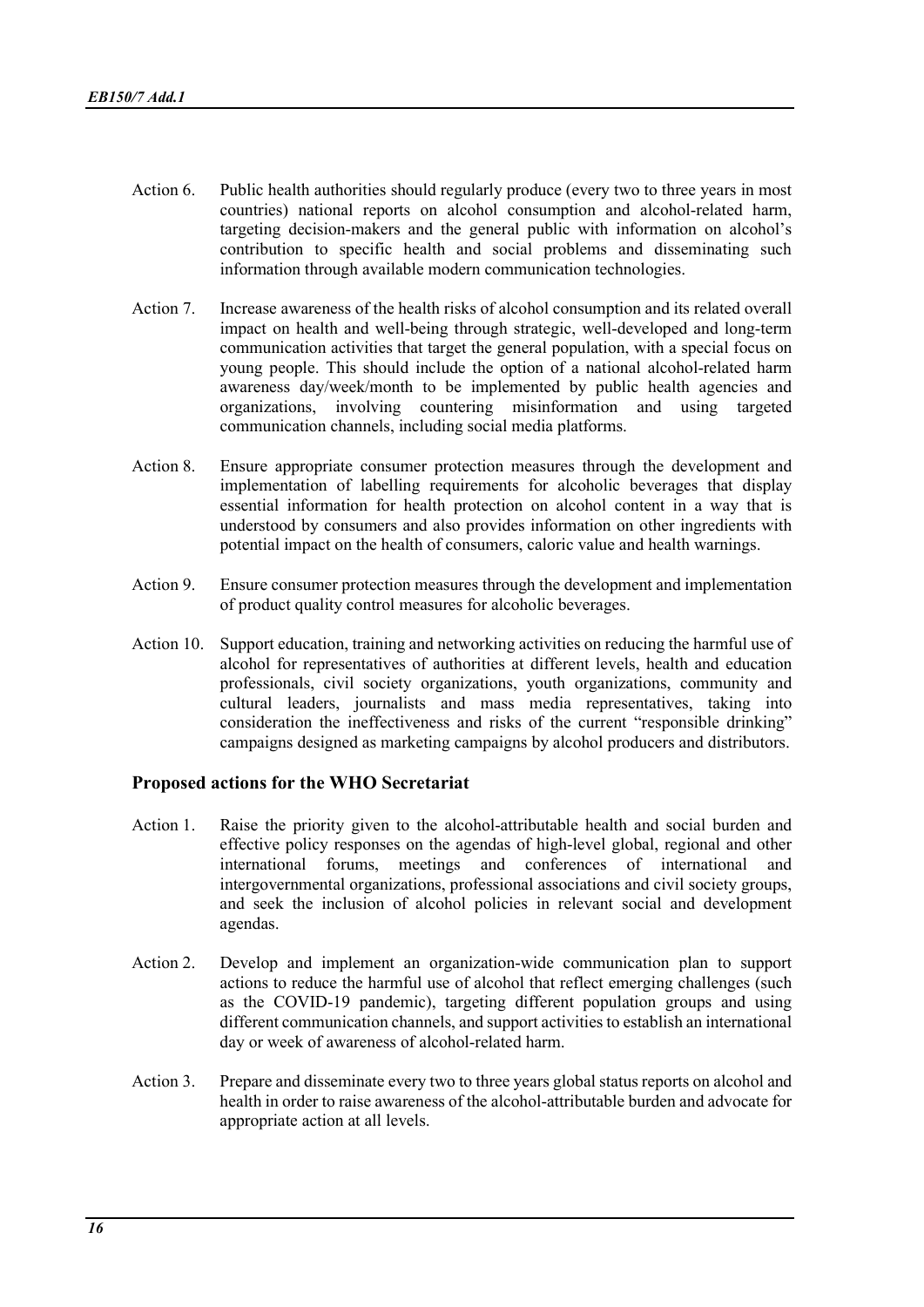- Action 4. Develop, test and disseminate technical and advocacy tools for the effective communication of consistent, scientifically sound and clear messages about alcohol-attributable health and social problems, the health risks associated with alcohol consumption and effective policy and programme responses.
- Action 5. Develop and disseminate information product(s) on the health implications of the interactions of alcohol with certain essential medicines and other psychoactive substances, as well as on the impact of alcohol consumption on compliance with treatment regimens and treatment outcomes.
- Action 6. Review, update and disseminate WHO nomenclature and definitions of alcohol-related terms, particularly in the area of alcohol policy and monitoring.
- Action 7. Ensure the timely countering of widespread myths and disinformation about the health effects of alcohol consumption and alcohol control measures and provide technical support to Member States in this regard, as required.
- Action 8. Develop technical guidance on the labelling of alcoholic beverages to inform consumers about the content of products and health risks associated with their consumption.
- Action 9. Facilitate dialogue and information exchange regarding the impact of international trade, including the marketing of alcoholic beverages, as well as trade agreements on health and alcohol-attributable health burdens; advocate for appropriate consideration of these issues by parties in international trade negotiations; and seek international solutions within WHO's mandate if appropriate actions to protect the health of populations cannot be implemented.
- Action 10. Bridge knowledge and practice by organizing and supporting policy dialogues, webinars and round tables with a focus on particular technical areas that are pertinent to alcohol control, health promotion and the prevention of alcohol-related harm.

#### **Proposed actions for international partners, civil society organizations and academia**

- Action 1. Major partners in the United Nations system and intergovernmental organizations are invited to include activities for reducing the harmful use of alcohol in their agendas and to ensure support for policy coherence between health and other sectors in international multisectoral policies, strategies and frameworks, as well as appropriate deference to public health interests in relation to competing interests.
- Action 2. Civil society organizations, professional associations and academia are invited to scale up their activities in support of global, regional and national awareness and advocacy campaigns, as well as in countering misinformation about alcohol consumption and associated health risks. They are also invited to motivate and engage different stakeholders, as appropriate, in the implementation of effective strategies and interventions to reduce the harmful use of alcohol and to monitor activities that undermine effective public health measures.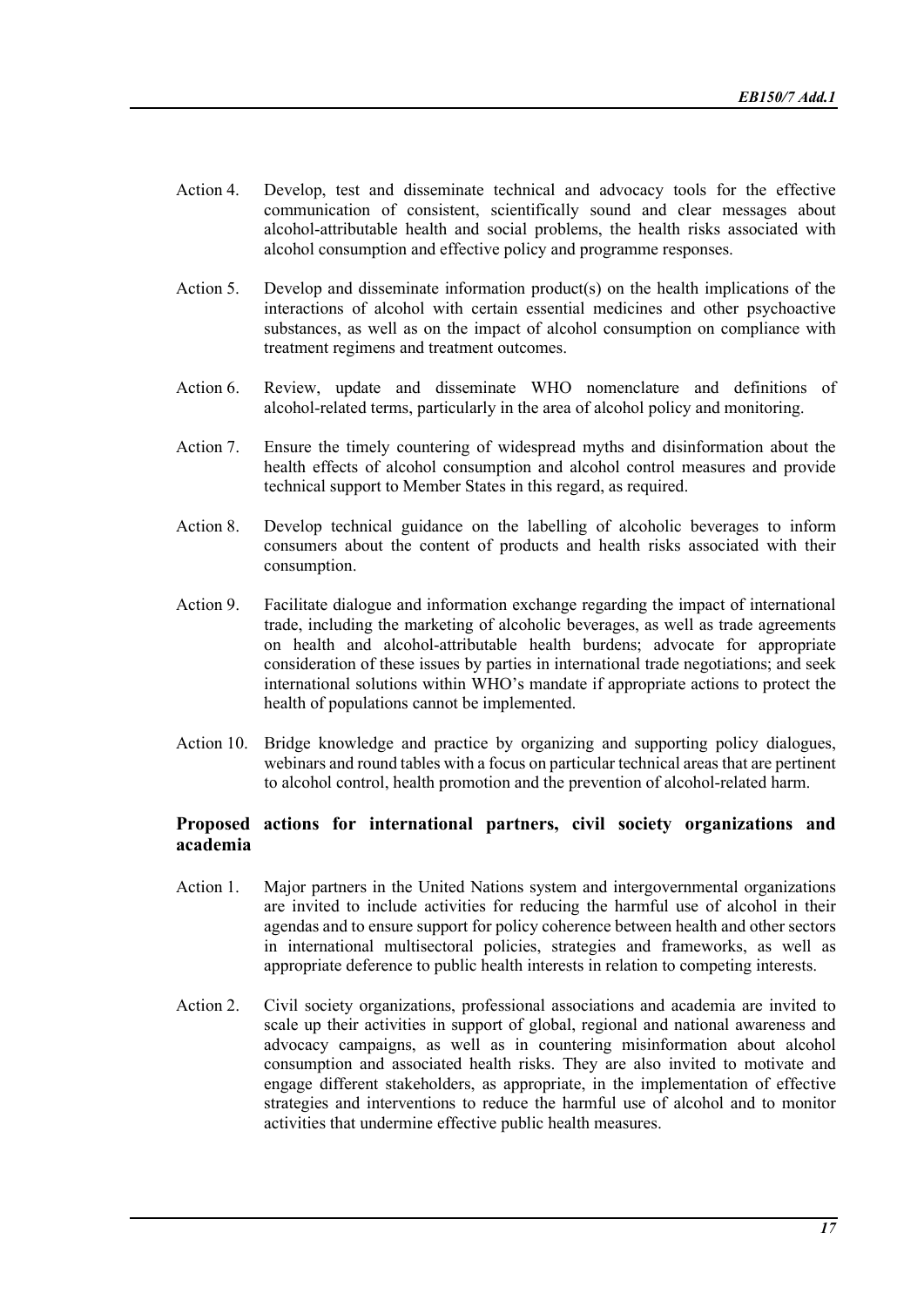## **Proposed measures for economic operators in alcohol production and trade**

Economic operators in alcohol production and trade, as well as operators in other relevant sectors of the economy, are invited to strengthen their commitment and contribution to reducing the harmful use of alcohol within their core roles and to take concrete steps towards eliminating the marketing and advertising of alcoholic products to minors and, where relevant, towards developing and enforcing self-regulatory measures on marketing and advertising in conjunction with the development and enforcement of statutory regulations or within a co-regulatory framework. The economic operators are invited to refrain from promoting drinking; eliminate and prevent any positive health claims related to alcohol; and ensure, within regulatory or co-regulatory frameworks, the availability of easily understood consumer information on the labels of alcoholic beverages (including composition, age limits, health warnings and contraindications for alcohol consumption).

## **ACTION AREA 3: PARTNERSHIP, DIALOGUE AND COORDINATION**

42. New partnerships and the appropriate engagement of all relevant stakeholders are needed to build capacity and support the implementation of practical and focused technical packages that can ensure returns on investments within "Health for All" and "whole-of-society" approaches. Increased coordination between health and other sectors, such as social welfare, finance, transport, sport, culture, communication, education, trade, agriculture, customs and law enforcement, as well as a multisectoral accountability frameworks, are required for the implementation of effective multisectoral measures to reduce the harmful use of alcohol and ensure policy coherence. The WHO-led SAFER initiative and partnership to promote and support the implementation of best buys, alongside other recommended alcohol control measures at the country level, can invigorate action in countries through coordination with WHO's partners both within and outside the United Nations system. Effective alcohol control, including measures to address unrecorded alcohol consumption, requires a "whole-of-government" and "whole-of-society" approach, with clear leadership by the public health sector and appropriate engagement of other government sectors, civil society organizations, academic institutions and, as appropriate, the private sector. There is a need to strengthen the role of civil society in alcohol policy development and implementation.

43. Global and regional networks of country focal points and WHO national counterparts for reducing the harmful use of alcohol, as well as technical experts, will facilitate country cooperation, knowledge transfer and capacity-building. The technical networks and platforms should focus on particularly challenging technical areas and situations such as the control of digital marketing, social media advertising and reducing the harmful use of alcohol during health emergencies such as the COVID-19 pandemic.

44. The continuing global dialogue with economic operators in alcohol production and trade should focus on industry's contribution to reducing the harmful use of alcohol in their roles as developers, producers and distributors/sellers of alcoholic beverages. This dialogue should also aim for the implementation of comprehensive restrictions or bans on traditional, online or digital marketing<sup>[1](#page-17-0)</sup> (including sponsorship), as well as on the role of economic operators in the regulation of sales, e-commerce, delivery, product formulation and labelling and on providing data on production and sales.

<span id="page-17-0"></span> $<sup>1</sup>$  In this document the term "marketing" is used with the meaning of any form of commercial communication or</sup> message that is designed to increase – or has the effect of increasing – the recognition, appeal and/or consumption of particular products and services. It could comprise anything that acts to advertise or otherwise promote a product or service.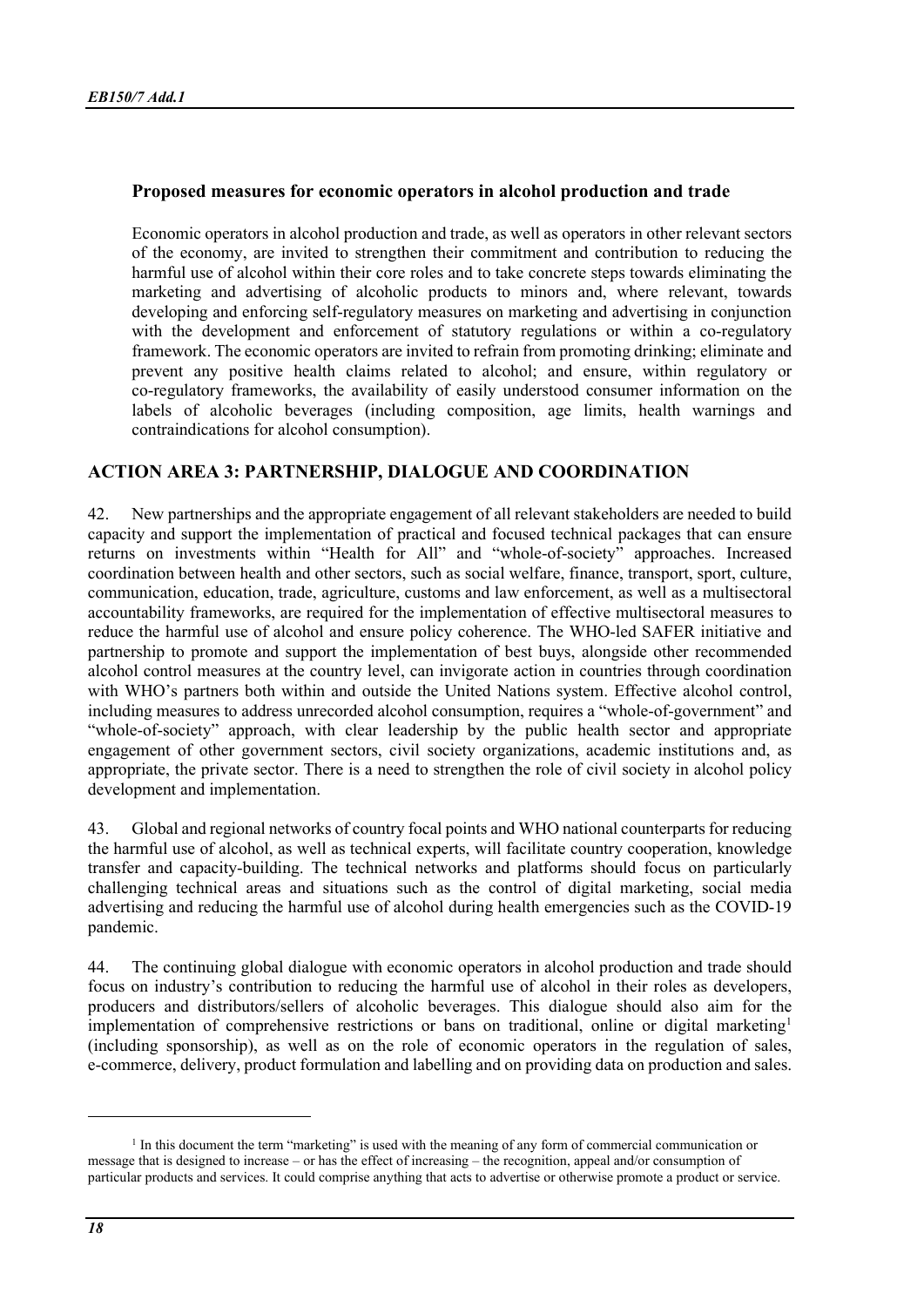The dialogue should engage, as appropriate, economic operators in other sectors of the economy that are directly involved in the distribution, sales and marketing of alcoholic beverages.

#### **Global targets for action area 3**

**Global target 3.1:** By 2030, 50% of countries have an established national multisectoral coordination mechanism for the implementation and strengthening of national multisectoral alcohol policy responses.

**Global target 3.2:** By 2030, 50% of countries are engaged in the work of the global and regional networks of WHO national counterparts for international dialogue and coordination on reducing the harmful use of alcohol.

#### **Proposed actions for Member States**

- Action 1. Encourage the mobilization and the active and appropriate engagement of all relevant entities and groups in reducing the harmful use of alcohol in a "whole-of-society" approach, including by advocating for appropriate coordination and accountability mechanisms, strategies and action plans in the context of the 2030 Agenda, taking into consideration and managing any stakeholder conflicts of interest.
- Action 2. Ensure effective national governance and effective coordination between different sectors and different levels of government, while maintaining policy coherence based on public health objectives.
- Action 3. Ensure the effective coordination of activities, as appropriate, of all relevant stakeholders in the implementation of national strategies, action plans and policies to reduce the harmful use of alcohol in the 10 targets areas for action recommended in the global strategy to reduce the harmful use of alcohol.<sup>[1](#page-18-0)</sup>
- Action 4. Build and support a broad multisectoral mechanism for formulating and implementing public health policies to reduce the harmful use of alcohol and adopt a "whole-of-government" approach to the protection of the health and well-being of populations from alcohol-related harm, while taking into consideration and managing any stakeholder conflicts of interest.
- Action 5. Collaborate with the WHO Secretariat on the implementation of the global strategy, including through representation in WHO's global and regional networks of national counterparts and (technical) contributions to their working mechanisms, processes and structures.
- Action 6. Document and share experiences and information on the development, implementation and evaluation of multisectoral actions to reduce the harmful use of alcohol at national and subnational levels.

<span id="page-18-0"></span><sup>&</sup>lt;sup>1</sup> See para. 28 above.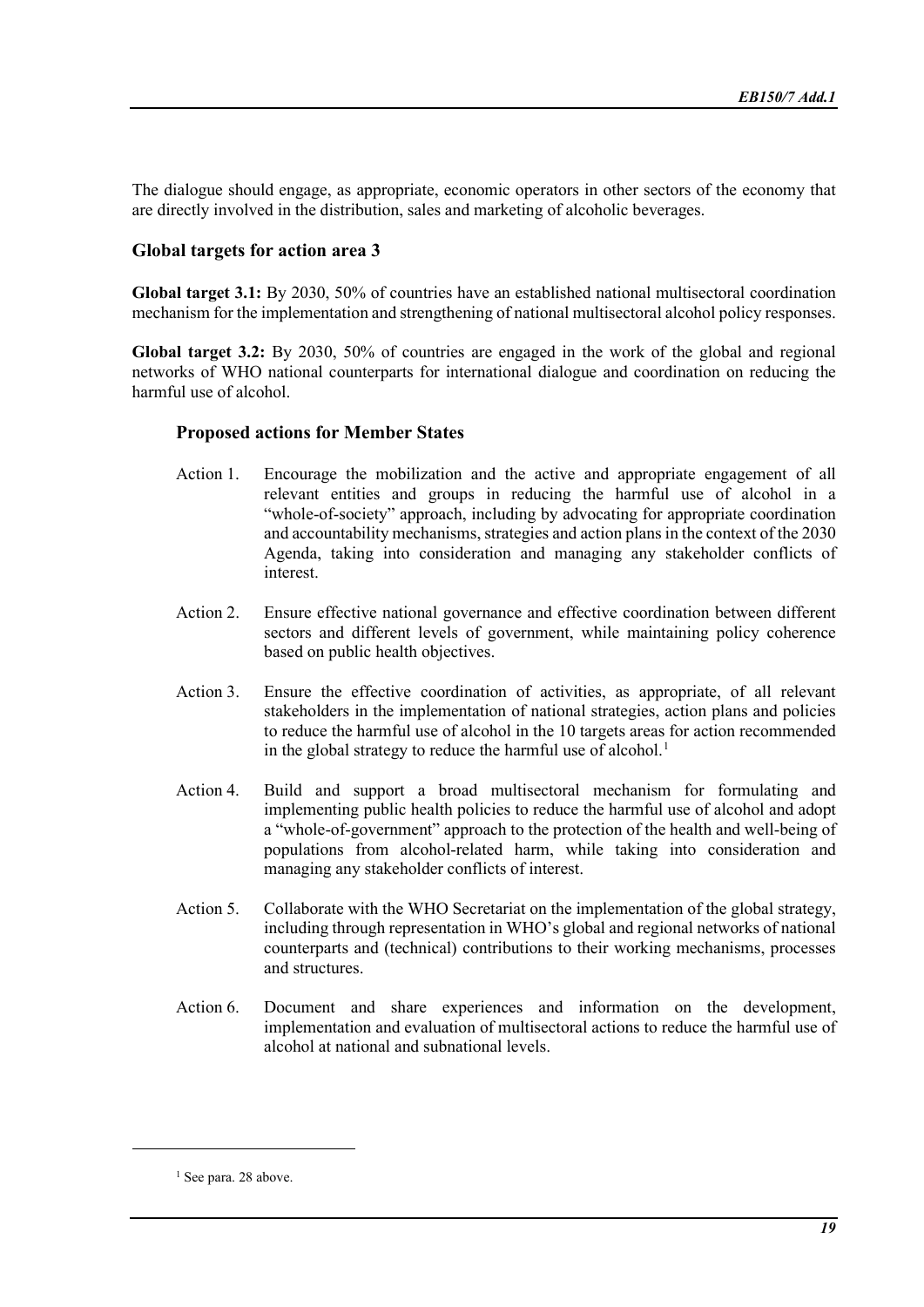#### **Proposed actions for the WHO Secretariat**

- Action 1. Further develop and strengthen broad international partnerships on reducing the harmful use of alcohol and support international mechanisms for intersectoral collaboration with United Nations entities, civil society, academia and professional organizations.
- Action 2. Liaise and cooperate with major partners in the United Nations system and intergovernmental organizations and coordinate and develop collaborative activities through the functioning of inter-agency working mechanisms on reducing the harmful use of alcohol, including those established for mental health, NCDs and health promotion.
- Action 3. Provide support for the global and regional networks of WHO national counterparts and their working mechanisms and procedures by ensuring regular information exchange and their effective functioning. This may include the establishment of working groups or task teams to address priority areas for reducing the harmful use of alcohol.
- Action 4. Facilitate dialogue and information exchange on the impact of the international aspects of the alcohol market on the alcohol-attributable health burden and advocate for appropriate consideration of these aspects by parties in international trade negotiations.
- Action 5. Support international collaboration and information exchange among public health-oriented NGOs, academic institutions, professional associations and organizations of people with lived and living experience, with a special focus on facilitating multisectoral collaboration, ensuring policy coherence (with due consideration of differences in cultural contexts) and providing support for strengthening the contributions of civil society organizations to alcohol policy development and implementation.
- Action 6. Every two years, organize an international forum on reducing the harmful use of alcohol within the WHO Forum on alcohol, drugs and addictive behaviours, with the participation of representatives of Member States, United Nations entities and other intergovernmental and international organizations, civil society organizations and professional associations and people with lived and living experiences, and support broader representation of civil society organizations from low- and middle-income countries.
- Action 7. Organize regular (every year or every two years, as considered necessary by the WHO Secretariat) global dialogues with economic operators in alcohol production and trade in line with relevant mandates and policies, including but not limited to the WHO framework of engagement with non-State actors, focused on and limited to industry partners' contribution to reducing the harmful use of alcohol as developers, producers and distributors/sellers of alcoholic beverages. Dialogues will not focus on the development of alcohol control policies.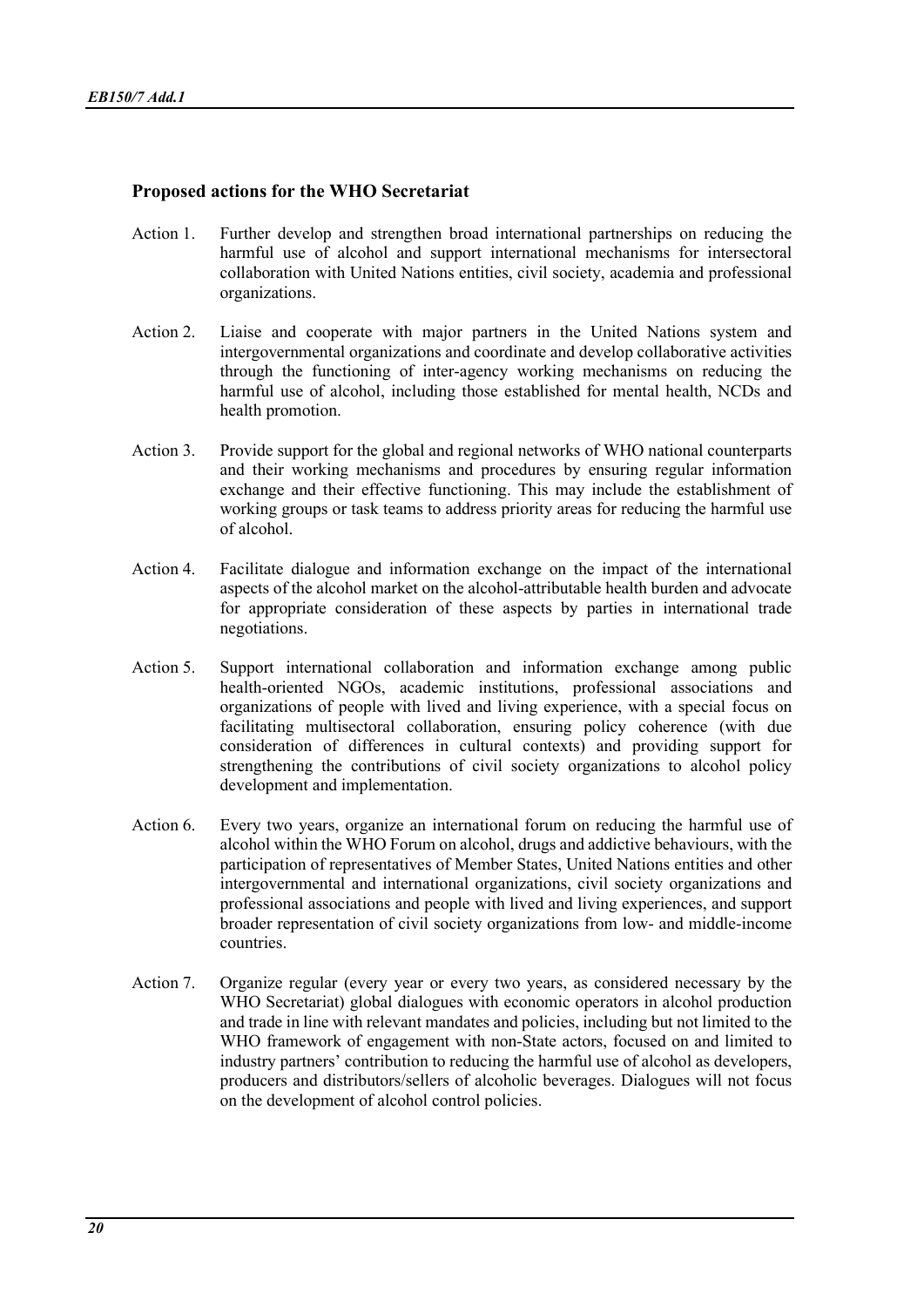Action 8. Convene permanent dialogue with civil society, supporting coalition-building and strengthening the capacity of civil society organizations to advocate and lobby for effective measures to reduce the harmful use of alcohol.

## **Proposed actions for international partners, civil society organizations and academia**

- Action 1. Major partners in the United Nations system and intergovernmental organizations are invited to include, as appropriate, implementation of the global strategy and action plan 2022–2030 in their developmental strategies and action plans and to develop horizontal multisectoral programmes and partnerships to reduce the harmful use of alcohol as a public health priority, in line with the guiding principles of the global strategy.
- Action 2. Civil society organizations, professional associations and academia are invited to prioritize and strengthen their activities on reducing the harmful use of alcohol by motivating and engaging their stakeholders in implementation of the global strategy within existing partnerships or by developing new collaborative frameworks, as well as by promoting and supporting, within their roles and mandates, intersectoral and multisectoral collaboration and dialogue while monitoring and countering undue influences from commercial vested interests that undermine attainment of public health objectives.

#### **Proposed measures for economic operators in alcohol production and trade**

Economic operators are invited to substitute, whenever possible, higher-alcohol products with noalcohol and lower-alcohol products in their overall product portfolios, with the goal of decreasing the overall levels of alcohol consumption in populations and consumer groups, while avoiding the circumvention of existing regulations for alcoholic beverages and the targeting of new consumer groups with alcohol marketing, advertising and promotional activities. Economic operators in alcohol production and trade, as well as economic operators in other relevant sectors (such as retail, advertisements, hospitality, tourism, social media and communication), are encouraged to contribute to the elimination of marketing and sales of alcoholic beverages to minors and to the elimination of commercial activities targeted towards other high-risk groups, as well as to implement self-regulatory measures and take other actions to contribute to the elimination of such marketing practices within regulatory and co-regulatory frameworks with a legislative basis.

## **ACTION AREA 4: TECHNICAL SUPPORT AND CAPACITY-BUILDING**

45. There is a need to strengthen the capacity and capability of countries to create, enforce and sustain the necessary policy and legislative frameworks; develop infrastructure and sustainable mechanisms for their implementation at national and subnational levels; and ensure that implemented strategies and interventions are based on the best available scientific evidence and best practices of their implementation that have accumulated in different cultural, economic and social contexts. The implementation of alcohol policy measures at the country level based on national contexts, needs and priorities may require strong technical assistance, particularly in less-resourced countries and in technical areas such as taxation, legislation, regulations for digital marketing and their enforcement, or the consideration of health protection from alcohol-related harm in trade negotiations.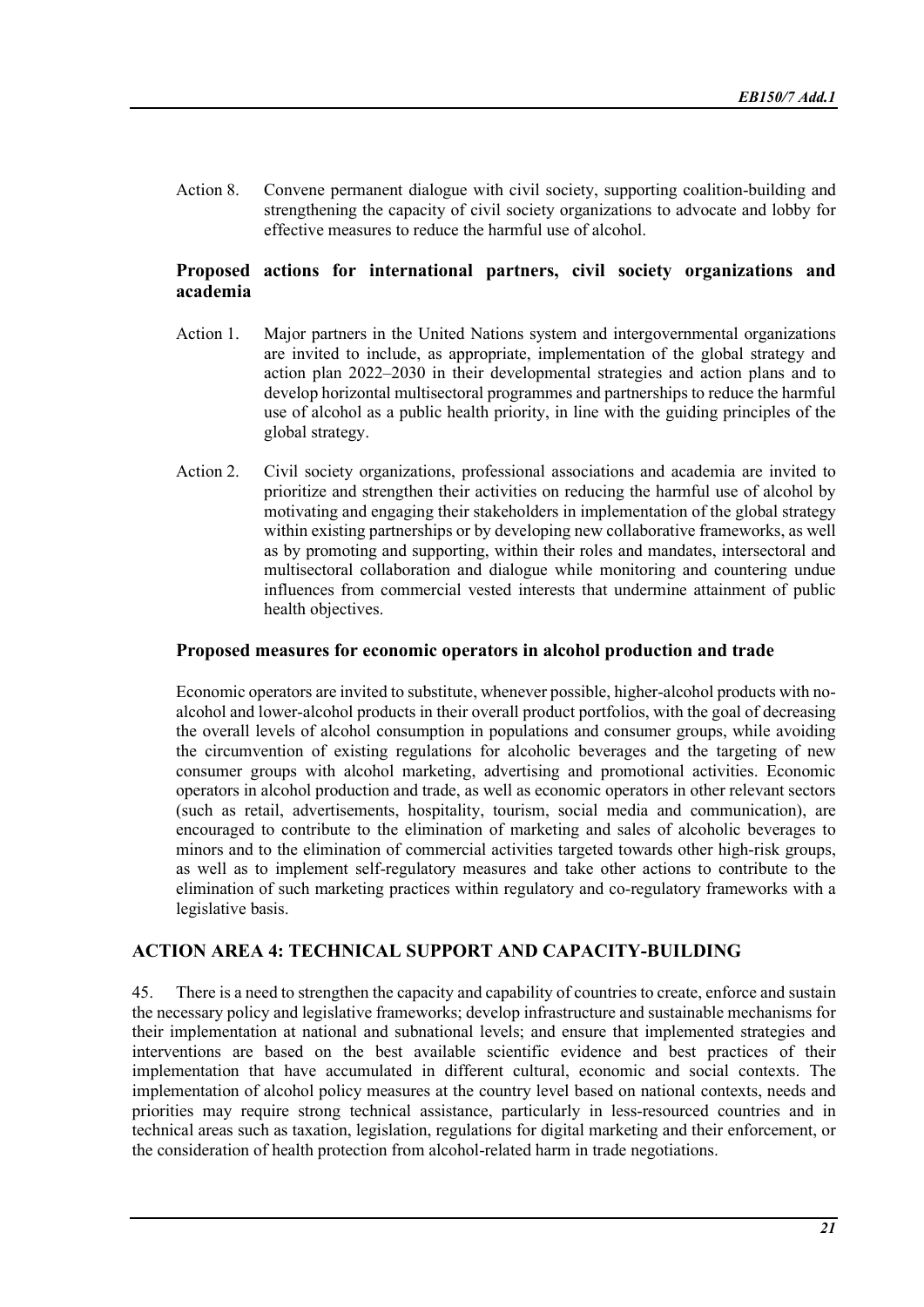#### **Global targets for action area 4**

**Global target 4.1:** By 2030, 50% of countries have a strengthened capacity for the implementation of effective strategies and interventions to reduce the harmful use of alcohol at national level.

**Global target 4.2:** By 2030, 50% of countries have a strengthened capacity in health services to provide prevention and treatment interventions for health conditions due to alcohol use in line with the principles of universal health coverage.

#### **Proposed actions for Member States**

- Action 1. Develop national institutional capacities for applying population-wide initiatives to tackle the determinants that drive the acceptability, availability and affordability of hazardous and harmful drinking patterns, including for the provision of country-tailored technical assistance, strengthening governance mechanisms towards accountability, transparency and the participation of stakeholders.
- Action 2. Develop or strengthen technical capacity and infrastructure, with the involvement of public health-oriented civil society organizations, including youth organizations, for the implementation of high-impact strategies and interventions to reduce the harmful use of alcohol and, when appropriate, collaborate with the WHO Secretariat on the testing, dissemination, implementation and evaluation of WHO technical tools, recommendations and training materials.
- Action 3. Document and share with WHO good practices and examples of policy responses and implemented measures to reduce the harmful use of alcohol in different socioeconomic and cultural contexts, based on the 10 recommended target areas for policy options and interventions included in the global strategy.
- Action 4. Develop or strengthen the capacity of health professionals in health and social care systems, including health providers working in the areas of NCDs and mental health, to prevent, identify and manage hazardous drinking<sup>[1](#page-21-0)</sup> and disorders due to alcohol use, and develop the capacity of health and social care systems in urban and rural areas to ensure universal health coverage for people with AUDs and comorbid health conditions.
- Action 5. Support the capacity-building of health professionals, including health providers working in the areas of NCDs and mental health, as well as public health experts and representatives of civil society organizations, including mutual help groups and associations of affected individuals and their family members, to advocate for, implement, enforce and sustain the implementation of effective measures to reduce the harmful use of alcohol, including through screening and brief interventions for hazardous and harmful drinking, as well as through support for the relevant education and training programmes.

<span id="page-21-0"></span> $<sup>1</sup>$  In the International Classification of Diseases, 11th revision (ICD-11) (Geneva: World Health Organization; 2019),</sup> the "hazardous alcohol use" is defined as a "pattern of alcohol use that appreciably increases the risk of harmful physical or mental health consequences to the user or to others to an extent that warrants attention and advice from health professionals".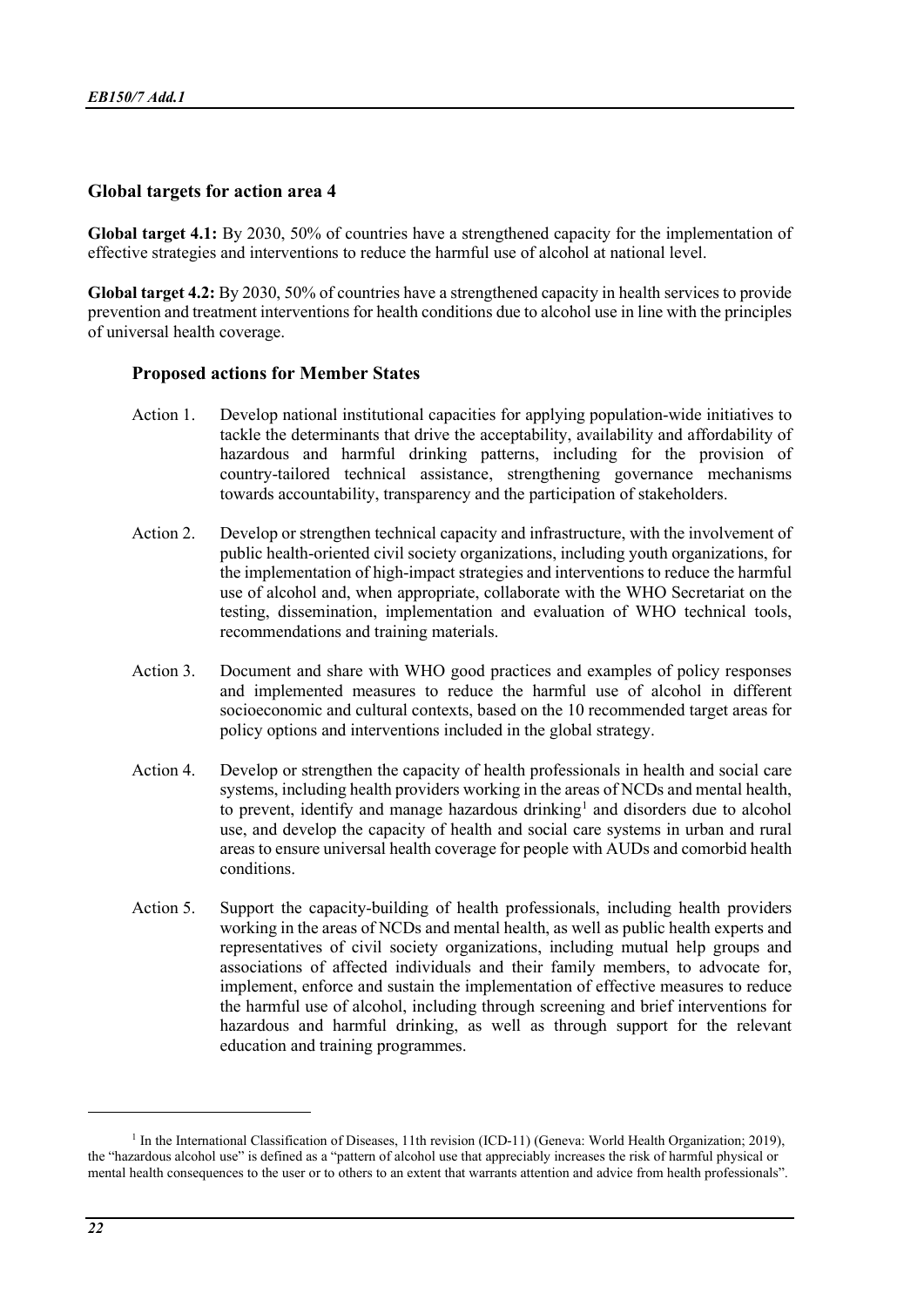- Action 6. Develop and support the implementation of activities aimed at the prevention of alcohol-related violence towards women, children and the elderly, as well as activities aimed at the prevention of alcohol-related suicides, and ensure access to health services for those affected by alcohol-related violence or suicides.
- Action 7. Develop and support the implementation of activities for reducing the public health impact of illicitly or informally produced alcohol, taking into consideration the differences in strategies to address informally and illegally produced alcohol, including activities related to the assessment of the level of unrecorded alcohol consumption in populations, the efficient control of alcohol production and distribution, raising awareness of the associated health risks and community mobilization.
- Action 8. Promote policies for healthy settings (e.g., educational campus, sport sites, workplace); analyse, assess and develop guidance on population-based interventions related to risk exposure; support local and bottom-up initiatives for protecting against harmful alcohol consumption (e.g., integrated actions across sectors such as the education, social, health care and public health sectors); and support community actions that advocate for alcohol policy changes in various settings and populations, including high-risk groups (e.g., indigenous populations, young people, women).
- Action 9. Develop health promotion services based on learning loops and behavioural change, while ensuring links to promoting health interventions in primary health care.

## **Proposed actions for the WHO Secretariat**

- Action 1. Collect, compile and disseminate, through WHO information channels at global and regional levels, good practices and examples of policy responses and implemented measures to reduce the harmful use of alcohol in Member States, based on the 10 recommended target areas for policy options and interventions, including legislative provisions, and develop and maintain the global and regional repositories of good practice and examples, including those for workplaces and educational institutions.
- Action 2. Foster and strengthen global and regional networks of national technical counterparts by developing capacity-building platforms, in partnership with academia and civil society organizations, with a focus on particularly challenging areas such as digital marketing and social media advertising; protecting alcohol control in the context of supranational policy and regulatory frameworks; strengthening health service and social care responses; and building up national monitoring systems on alcohol and health or integrating these focus areas into existing national monitoring systems.
- Action 3. Develop, test and disseminate global evidence-based and ethical recommendations, standards, guidelines and technical tools, including a protocol for the comprehensive assessment of alcohol policies; propose, as deemed necessary and according to WHO procedures, other normative or technical instruments to provide normative and technical guidance on the effective and cost-effective prevention and treatment interventions in different settings; and provide support to Member States in implementing the global strategy according to the 10 recommended target areas for policy options and interventions.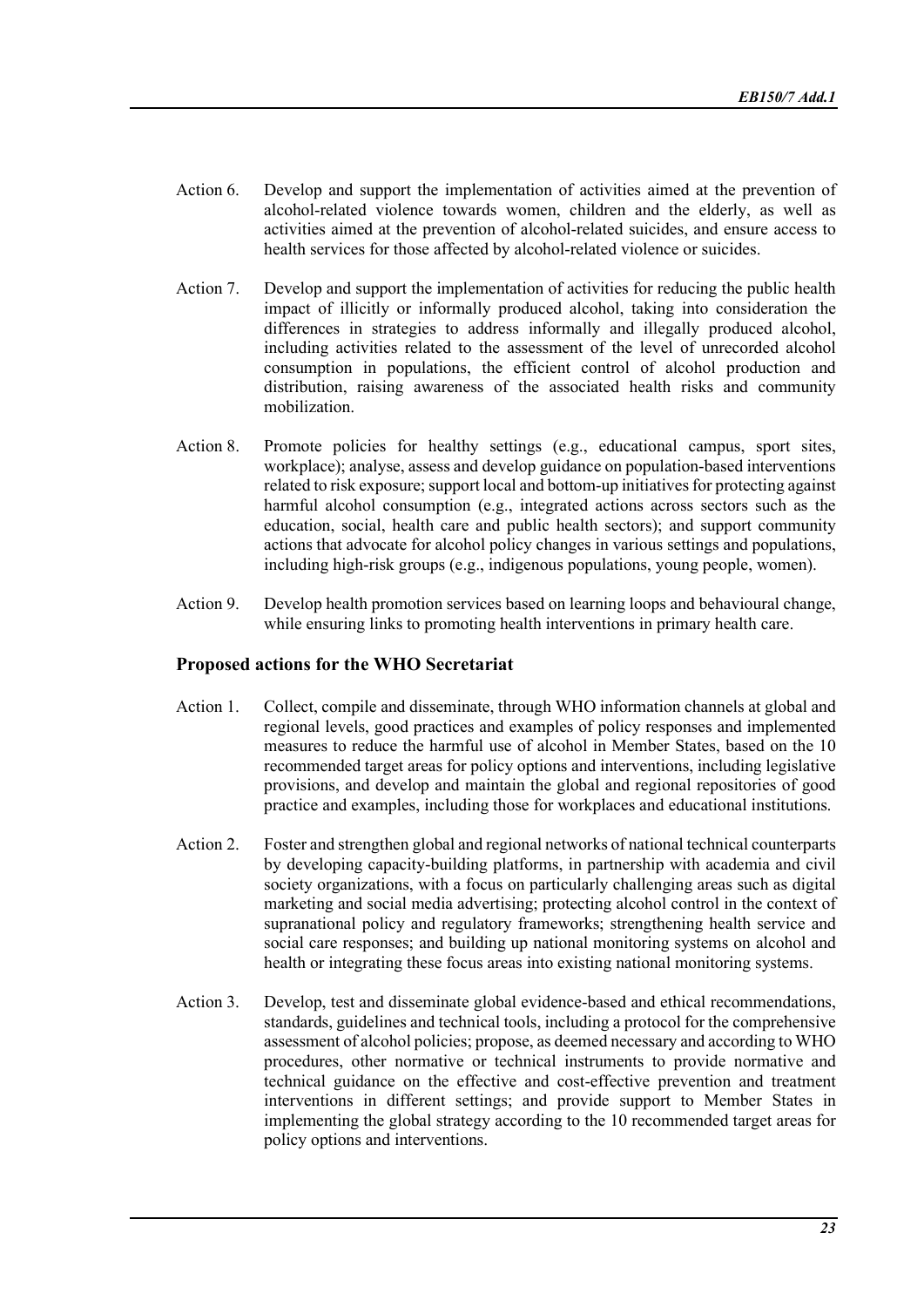- Action 4. Develop information products and technical tools to support the prevention, management and monitoring and surveillance of alcohol-related suicides and alcohol-related violence, including violence towards women, children and the elderly, as well as to provide technical guidance on the treatment and care of those affected by alcohol-related violence or suicides.
- Action 5. Increase the capacity of the Secretariat to provide technical assistance and support to countries in addressing cross-border alcohol marketing, advertising and promotional activities, as well as unrecorded alcohol<sup>[1](#page-23-0)</sup> consumption and related harm.
- Action 6. Develop a global country support network of experts and strengthen the global coordination of relevant activities of WHO collaborating centres in order to increase the Secretariat's capacity to respond to Member States' requests for support for their efforts to develop, implement and evaluate strategies and programmes to reduce the harmful use of alcohol.
- Action 7. Develop, test and disseminate technical guidance and supporting technical tools for the assessment, prevention and reduction of alcohol-related harm in humanitarian settings.
- Action 8. Support the development and implementation of sustainable programmes on the identification and management of hazardous and harmful drinking in primary health care and other non-specialized and specialized health care programmes, such as programmes for noncommunicable or infectious diseases, and promote screening and brief interventions, as well as other interventions with proven effectiveness.
- Action 9. Develop a global programme of training and capacity-strengthening activities on priority areas for global action and target areas for action at national level, and implement this programme by organizing and supporting global, regional and intercountry workshops, seminars (including web-based seminars), online consultations and other capacity-building activities covering multisectoral responses and measures beyond the health sector.
- Action 10. Support and conduct capacity-building projects and activities on planning and implementing research and the dissemination of research findings, with a particular focus on alcohol policy research in low- and middle-income countries, as well as on data generation to produce reliable estimates of alcohol consumption, alcohol-related harm and treatment coverage for AUDs.
- Action 11. Reconvene the WHO Expert Committee on Problems Related to Alcohol Consumption for a comprehensive review of the accumulated evidence on feasible and effective measures to address the harmful use of alcohol, monitoring the progress made and providing recommendations on the way forward, and ensure the convening of regular meetings of the Committee during the period of implementation of the action plan.

<span id="page-23-0"></span><sup>&</sup>lt;sup>1</sup> Unrecorded alcohol refers to alcohol that is not accounted for in official statistics on alcohol taxation or sales in the country where it is consumed, because it is usually produced, distributed and sold outside formal channels under government control.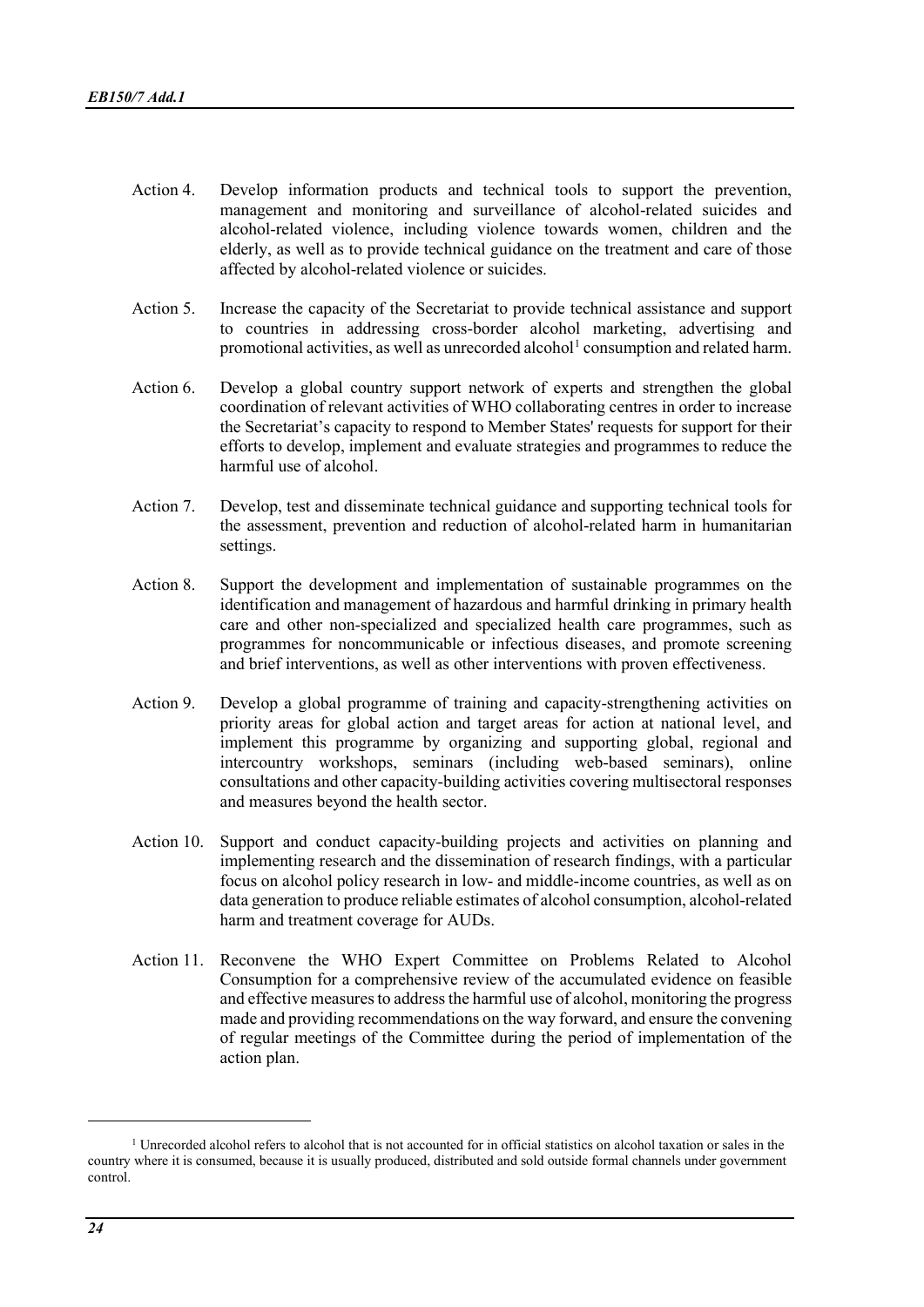# **Proposed actions for international partners, civil society organizations and academia**

- Action 1. Major partners in the United Nations system and intergovernmental organizations are invited to prioritize technical assistance and capacity-building activities for accelerating implementation of the global strategy in their developmental assistance and country support activities and plans.
- Action 2. Civil society organizations, professional associations and research institutions are invited to develop capacity-building activities at national and, if appropriate, international levels within their roles and mandates. They are invited to contribute to capacity-building and provide technical assistance for activities undertaken by Member States, WHO or other international organizations, in line with the objectives and principles of the global strategy and the action plan.
- Action 3. International partners, civil society organizations and academia are encouraged to monitor and report activities that undermine effective public health measures and are encouraged to refrain from co-funding initiatives with economic operators in alcohol production and trade.

## **Proposed measures for economic operators in alcohol production and trade**

Economic operators in alcohol production and trade are invited to implement capacity-building activities for reducing the harmful use of alcohol within their core roles and sectors of alcohol production, distribution and sales, and to refrain from engagement in capacity-building activities outside their core roles that may undermine or compete with the activities of the public health community.

# **ACTION AREA 5: KNOWLEDGE PRODUCTION AND INFORMATION SYSTEMS**

46. The production and dissemination of knowledge facilitates advocacy, policy prioritization and evaluation and supports overall global actions to reduce the harmful use of alcohol. International collaborative research and knowledge production should focus on the generation of data that are highly relevant to understanding the epidemiology of the health risks associated with alcohol consumption and the development and implementation of alcohol policies. The effective monitoring of the levels and patterns of alcohol consumption in populations and of alcohol-related harm, including alcohol-attributable disease burden, is of the utmost importance for monitoring the progress of implementation of the global strategy at national, regional and global levels and should be conducted in conjunction with monitoring the implementation of alcohol policy measures. The effective monitoring of alcohol consumption, alcohol-related harm and policy responses requires streamlined data generation, collection, validation and reporting procedures that will allow regular updates of country-level data at one to two year intervals, with minimized time lags between data collection and reporting. The effective monitoring of treatment coverage for AUDs requires not only taking these actions but also developing better methods of monitoring treatment coverage, all within the framework of universal health coverage.

47. Significantly more resources are required for investment in international research on alcohol policy development and implementation in low- and middle-income countries, based on evidence of the uneven implementation of alcohol policy measures in different jurisdictions, including quantitative and qualitative analyses of barriers, enabling factors, the impact of different policy options and levels of implementation in different population groups. Research, including international research projects, is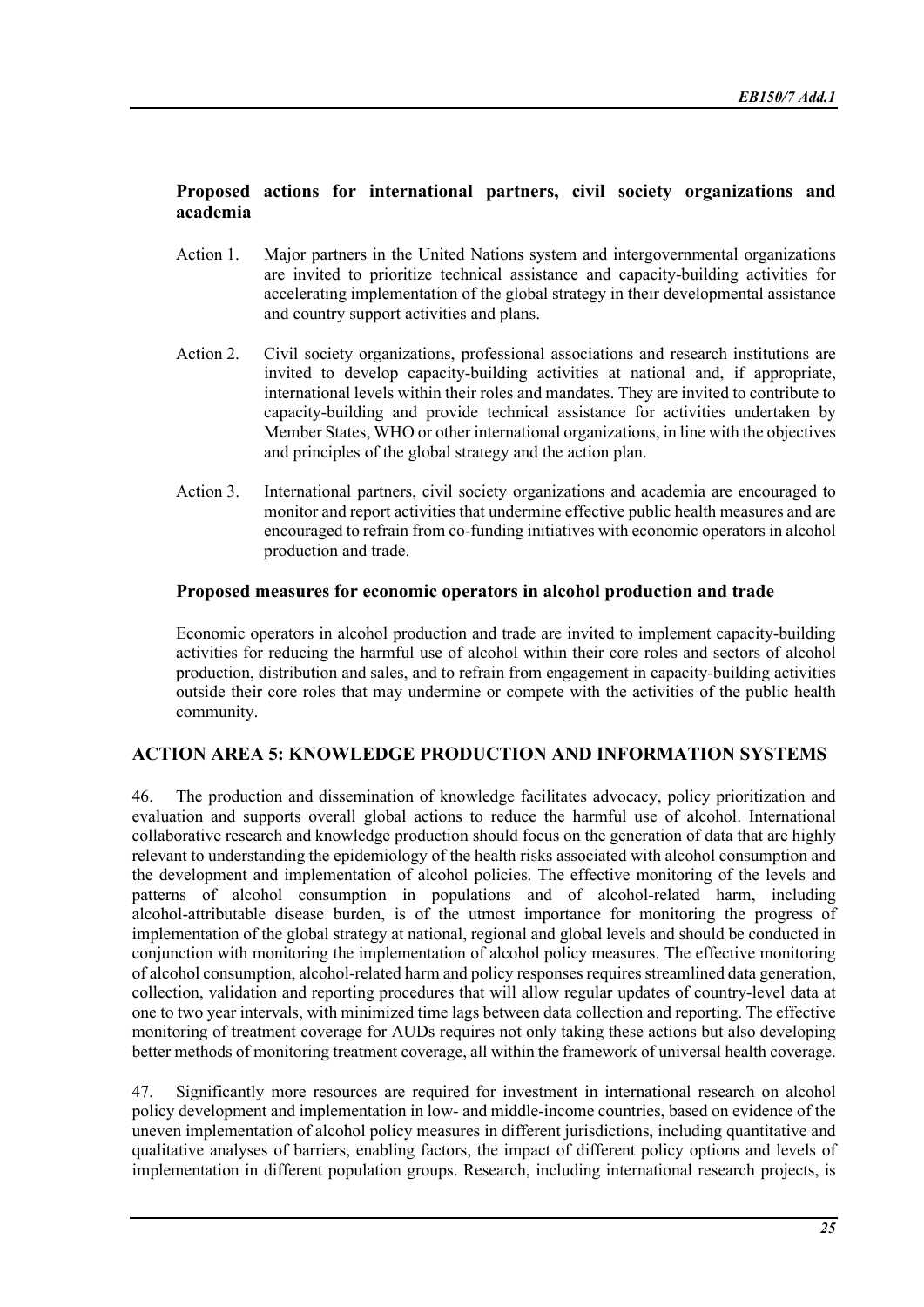needed on the role of alcohol consumption in the development, progression and treatment outcomes of major NCDs, including cancers, as well as in the transmission, progression and treatment outcomes of some infectious diseases. There is a need to intensify international research activities on harm to others from drinking; the impact of the harmful use of alcohol on child development and maternal health; FASDs; and the consumption of informally and illegally produced alcohol and its health consequences. International studies are needed on effective ways to increase health literacy with regard to alcohol and the health of people who consume alcohol. Studies on the costs and benefits of alcohol control measures and the development of investment cases can help to overcome the resistance to effective alcohol control measures rooted in the financial and other revenues associated with alcohol production and trade.

## **Global targets for action area 5**

**Global target 5.1:** By 2030, 75% of countries have national data generated and regularly reported on alcohol consumption, alcohol-related harm and implementation of alcohol control measures.

**Global target 5.2:** By 2030, 50% of countries have national data generated and regularly reported on monitoring progress towards the attainment of universal health coverage for AUDs and major health conditions due to alcohol use.

# **Proposed actions for Member States**

- Action 1. Support the generation, compilation and dissemination of knowledge at the national level on the magnitude and nature of public health problems caused by the harmful use of alcohol and the effectiveness of different policy options, and undertake activities for informing the general public about health and other risks associated with alcohol consumption and alcohol-related health conditions in different populations.
- Action 2. In coordination with relevant stakeholders, develop or strengthen national and subnational monitoring systems and sets of national health system indicators and targets for monitoring alcohol consumption and its socioeconomic and behavioural modifiers, including on the affordability and availability of alcohol, the awareness of alcohol-related risks, the attitudes towards alcohol consumption and the exposure to digital marketing and the health and social consequences of alcohol consumption, as well as appropriate policy and programme responses, including treatment coverage for AUDs, in line with the SDGs and WHO indicators and their definitions.
- Action 3. Establish national monitoring centres or other appropriate institutional entities with the responsibility to collect and compile national data on alcohol consumption, alcohol-related harm and policy responses, as well as monitoring trends, and to report regularly to national authorities and the WHO's regional and global information systems on alcohol and health.
- Action 4. Support monitoring and research activities that are focused on alcohol consumption and related harms among particularly vulnerable population groups, such as young people, pregnant women, people with chronic health conditions that increase vulnerability to alcohol-related harm, people in contact with criminal justice systems and people experiencing homelessness.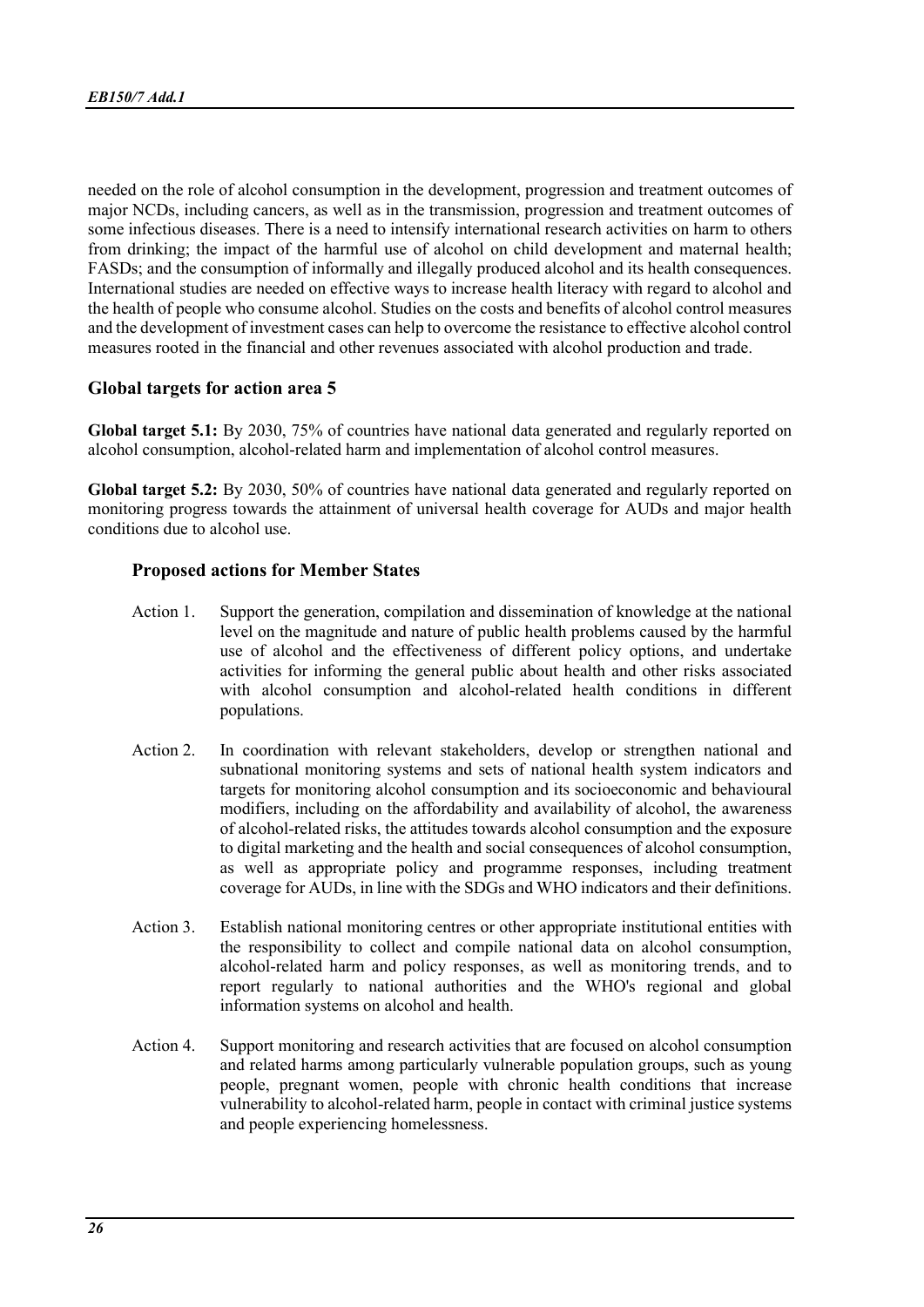- Action 5. Support research activities on risk and protective factors for different patterns of alcohol use and its health consequences, including the development of AUDs, in order to inform national prevention and treatment strategies and interventions.
- Action 6. Include alcohol modules with recommended questions on alcohol consumption and related harms in the data-collection tools used in population-based surveillance activities at national and subnational levels in order to facilitate international comparisons, paying due attention to the possibilities for data disaggregation.
- Action 7. Collaborate with the WHO Secretariat on global surveys on alcohol and health by collecting, collating and reporting the information required, as well as by validating the country estimates and profiles received from the WHO Secretariat for inclusion in global and regional monitoring frameworks and databases.
- Action 8. Document, collate and disseminate practical experiences in the implementation of alcohol policy measures and interventions and support and promote the evaluation of their effectiveness, cost-effectiveness and impacts on alcohol-attributable harm in order to document the feasibility, effectiveness and cost-effectiveness of policy measures in different contexts and populations.

#### **Proposed actions for the WHO Secretariat**

- Action 1. Maintain and further develop the WHO's Global Information System on Alcohol and Health (GISAH) and regional information systems by developing and integrating indicators for monitoring the implementation of the global strategy and the NCD-GAP; the further operationalization and standardization of GISAH indicators; the coordination of data collection activities at all levels; and the consolidation of information on the effectiveness and cost-effectiveness of policy measures and interventions to reduce the harmful use of alcohol and public health problems attributable to alcohol.
- Action 2. Support capacity-building for research, monitoring and surveillance on alcohol and health by establishing and supporting global and regional research networks and training and supporting data collection, analysis and dissemination.
- Action 3. Prepare and implement during the period 2022–2030 at least three waves of data collection on alcohol consumption, alcohol-related harm and alcohol policies from Member States through the WHO Global Survey on Alcohol and Health (tentatively in 2022, 2025 and 2028) and from other relevant information sources. Also, use computerized data-collection tools and web-based data-collection platforms and disseminate information through GISAH, regional information systems, and global and regional status reports on alcohol and health. Whenever necessary, organize data-consensus workshops for improving the quality of data.
- Action 4. Continually review, analyse and disseminate the emerging scientific evidence on the magnitude and nature of the public health problems that are attributable to alcohol consumption and the determinants of the availability and affordability of alcohol beverages, paying due attention given to the attitudes, risk awareness and inequities related to alcohol consumption, as well as the effectiveness and cost-effectiveness of policy measures and interventions. This includes convening meetings of related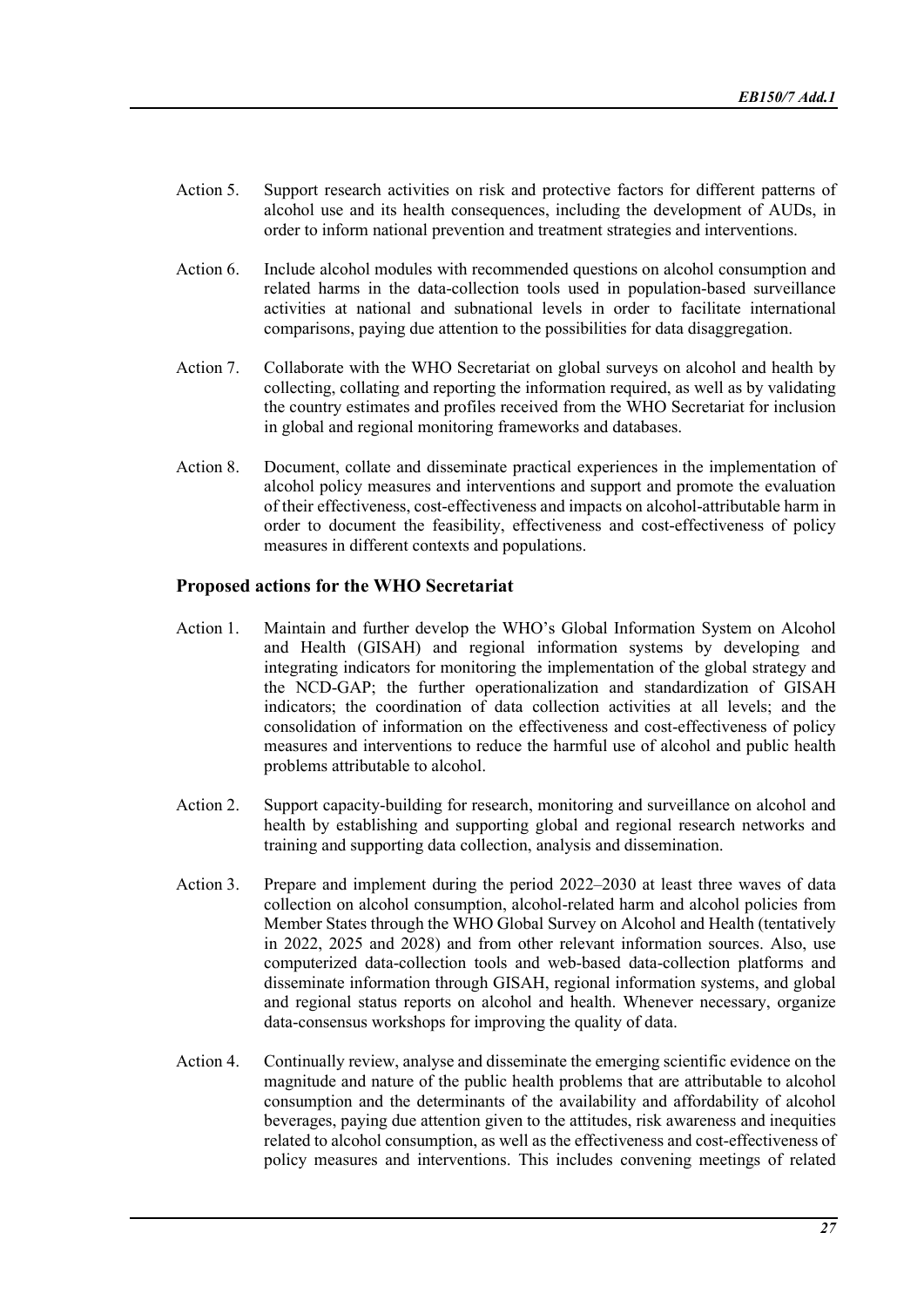technical advisory groups, including the WHO Technical Advisory Group on Alcohol and Drug Epidemiology.

- Action 5. Continue to generate comparable data on alcohol consumption, its determinants, alcohol-related mortality and morbidity and estimates of alcohol-attributable burden, with disaggregation, whenever possible, by gender, age and socioeconomic status, within the comparative risk assessment and global burden of disease estimates.
- Action 6. Continue and further develop collaboration with international organizations and United Nations agencies on data collection and analysis in order to harmonize data-collection tools and activities and facilitate international comparisons, as well as to continue dialogue and information exchange with alcohol producers, industry-supported data providers and research groups and organizations so as to improve the coverage and quality of data on alcohol production and distribution and the consumption of alcoholic beverages at global, regional and national levels.
- Action 7. Promote and support priority-setting for international research on alcohol and health, as well as specific international research projects, in low- and middle- income countries, with the engagement of WHO collaborating centres. This should include a particular focus on the epidemiology of alcohol consumption and alcohol-related harm, the evaluation of policy measures and interventions in health services, comparative effectiveness research and the relationship between harmful use of alcohol and social and health inequities. Initiate and implement in selected low- and middle-income countries international research projects on the determinants of alcohol consumption and alcohol-related harm, including research on FASDs, alcohol-related suicides and other mental health conditions, as well as the role of alcohol consumption in the development and progression of major NCDs, including cancers.
- Action 8. Develop methodology, core indicators and computerized data-collection tools and support the generation of comparable data on the implementation of effective policy measures at national level, using the system of indices and scores, and support information- and experience-sharing among countries, particularly those with similar socioeconomic and cultural contexts.

#### **Proposed actions for international partners, civil society organizations and academia**

- Action 1. Major partners in the United Nations system and intergovernmental organizations are invited to support knowledge generation and monitoring activities on alcohol and health at all levels and to work with WHO on alcohol policy research, including the impact of differentiated policies according to the alcohol content of alcoholic beverages, as well as on harmonization of indicators and data-collection tools, and to support national monitoring capacities in line with the reporting commitments of major international monitoring frameworks.
- Action 2. Civil society organizations, professional associations and research institutions are invited to support WHO efforts on data collection and analysis to improve the coverage and quality of data on alcohol consumption, alcohol-related harm, policy responses and treatment coverage for AUDs at global, regional and national levels,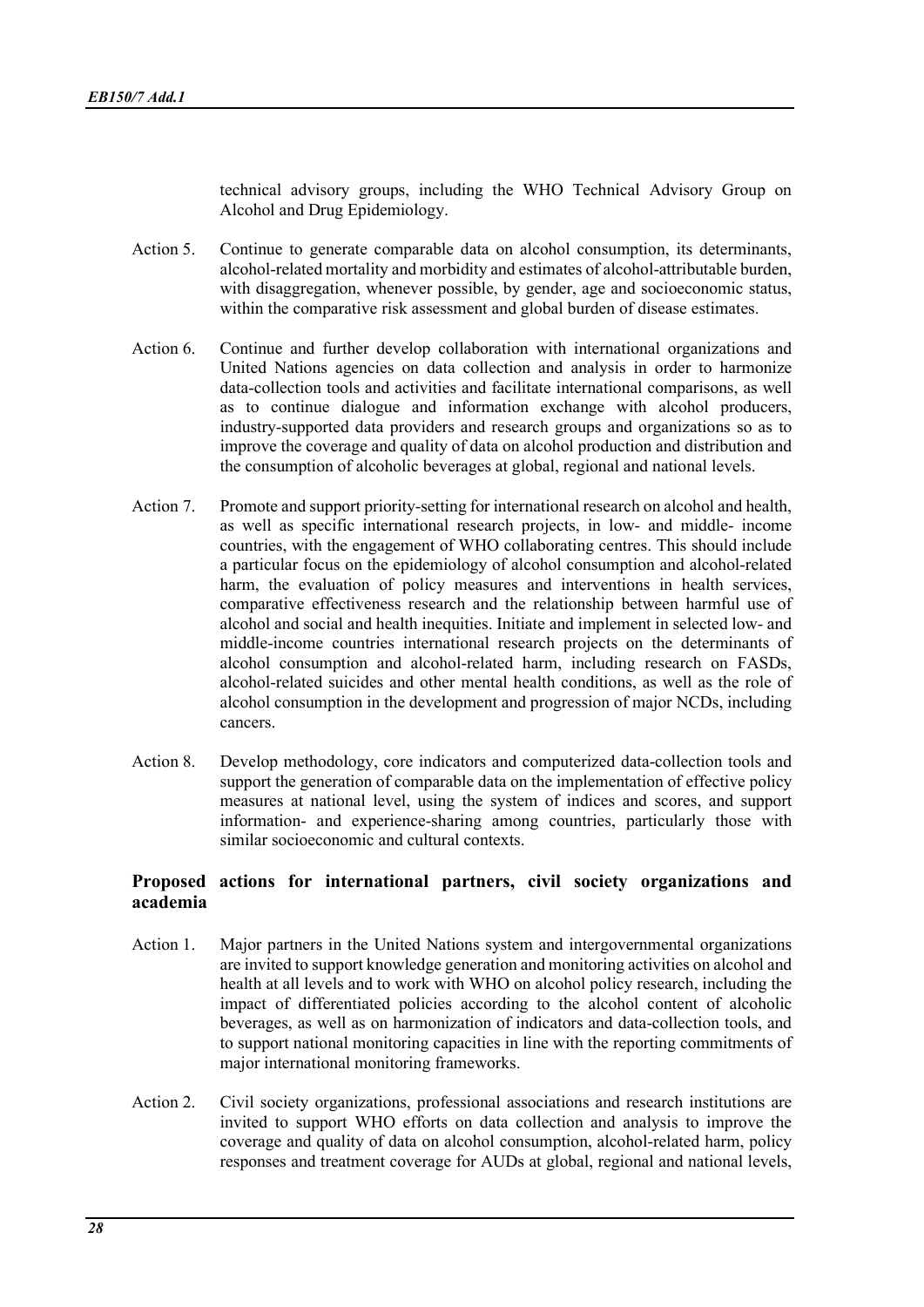as well as to support countries in their efforts to build and strengthen research and monitoring capacities in this area.

#### **Proposed measures for economic operators in alcohol production and trade**

Economic operators in alcohol production and trade are called upon to disclose, with due regard for the limitations associated with the confidentiality of commercial information, data of public health relevance, including a description of the methodology used to generate such data, in order to contribute to the improvement of WHO estimates of alcohol consumption in populations. This includes data on the production and sales of alcoholic beverages, as well as data on consumer knowledge, attitudes and preferences regarding alcoholic beverages.

# **ACTION AREA 6: RESOURCE MOBILIZATION**

48. Lack of the required financial and human resources presents a primary barrier to introducing or accelerating global and national actions to reduce the harmful use of alcohol and reducing the inequities related to alcohol consumption and its consequences between and within different jurisdictions. Adequate resources need to be mobilized at all levels for implementation of the global strategy, namely for the development, implementation and monitoring of alcohol policies in low- and middle-income countries; international collaboration and research in this area and on the social, economic and environmental determinants of alcohol control; and civil society engagement at the international level to reduce the harmful use of alcohol. Such resources are not limited to funding, although this is a priority, but also include human resources and workforce capacity, appropriate infrastructures, international cooperation and partnerships.

49. The lack or insufficiency of available resources to finance alcohol control measures and programmes and interventions for the prevention and treatment of substance use disorders requires, as appropriate within national contexts, innovative funding mechanisms if the related targets of the SDGs are to be met. Several innovative approaches have been reported across countries and at the international level and several are being discussed, such as the United Nations catalytic fund for NCDs and mental health or the establishment of specific funds for the treatment, care and support of those affected by the harms due to the use of alcohol. There are existing examples of revenues from taxes on alcoholic beverages being used to fund health promotion initiatives; the health coverage of vulnerable populations; the prevention and treatment of alcohol and substance use disorders; and in some cases, support for international work in these areas. In some jurisdictions, earmarked funding for the prevention and treatment of AUDs and related conditions is provided with funds generated from state-owned retail monopolies, a levy on profits across the value chains for alcoholic beverages, taxation on alcohol advertising or fines for non-compliance with alcohol regulations.

## **Global targets for action area 6**

**Global target 6.1:** At least 50% of countries have dedicated resources for reducing the harmful use of alcohol by implementing alcohol policies and by increasing coverage and quality of prevention and treatment interventions for disorders due to alcohol use and associated health conditions.

#### **Proposed actions for Member States**

Action 1. Increase the allocation of resources, including international and domestic financial resources generated by new or innovative ways and means to secure essential funding, for reducing the harmful use of alcohol and increasing the coverage and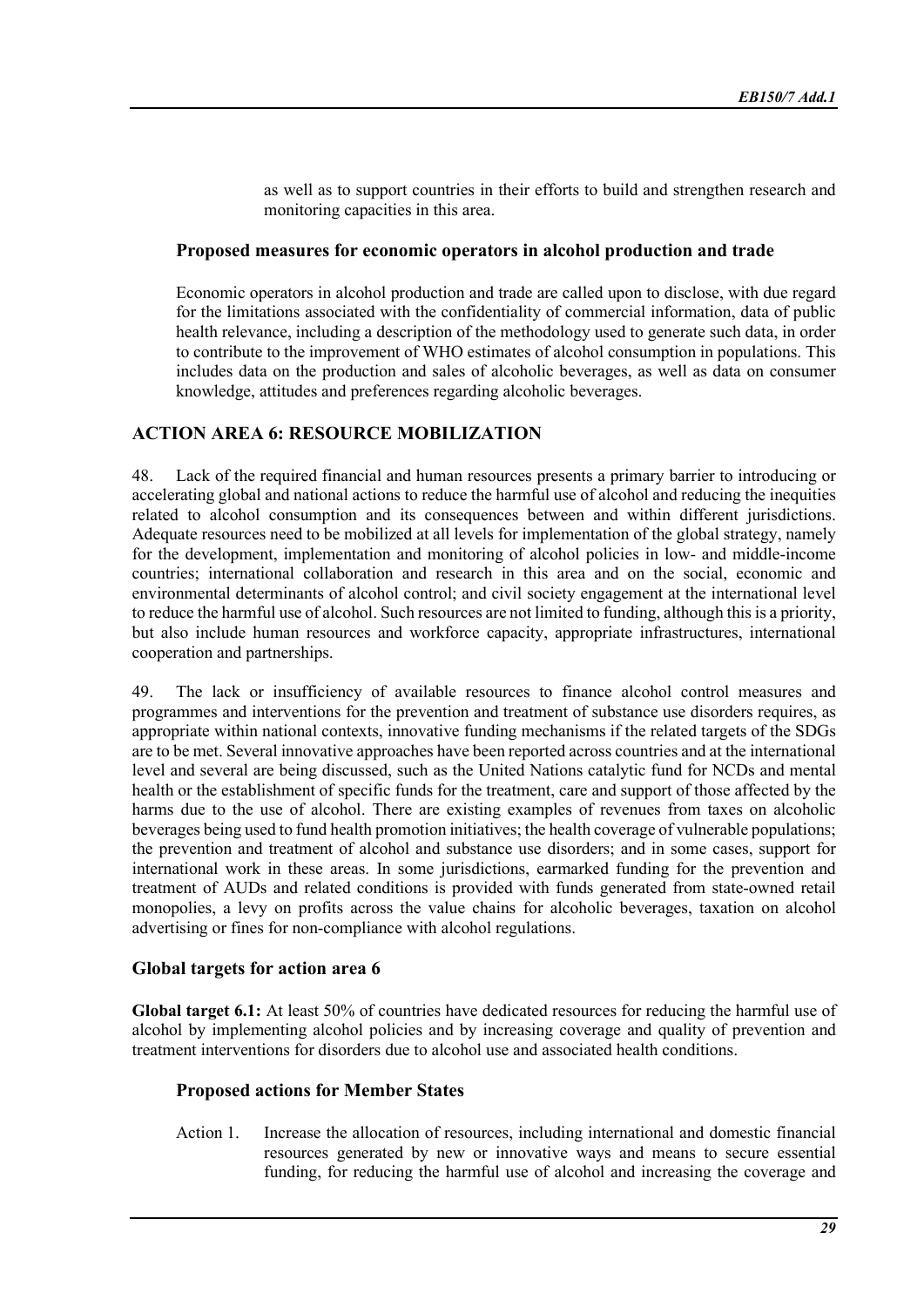quality of prevention and treatment interventions, according to the scope and nature of public health problems caused by alcohol consumption.

- Action 2. Consider, when appropriate in national contexts, the development and implementation of earmarked funding or contributions from alcohol tax revenues or other revenues that are linked to alcohol beverage production and trade, or establishing a dedicated fund for reducing the harmful use of alcohol and increasing the coverage and quality of prevention and treatment interventions for disorders due to alcohol use and associated health conditions.
- Action 3. Ensure the availability and allocation of necessary resources by developing resource allocation plans and accountability frameworks for the implementation of community action and the support of community-based programmes, coalitions and interventions to reduce the harmful use of alcohol and associated inequalities, including programmes for indigenous populations and subpopulations at particular risk, such as young people, unemployed persons and family members of people with AUDs.
- Action 4. Increase the resources available for implementation of the global strategy and action plan by mainstreaming alcohol policy options and interventions in public health and developmental activities in other areas, such as maternal and child health, violence prevention, suicide prevention, road safety and infectious diseases.
- Action 5. Participate in and support international collaboration to increase the resources available for accelerating implementation of the global strategy and action plan to reduce the harmful use of alcohol and support provided to low- and middle-income countries in developing and implementing high-impact strategies and interventions.
- Action 6. Promote and support resource mobilization for the implementation of the global strategy and the action plan in the framework of broad developmental agendas such as the 2030 Agenda and responses to health emergencies such as the COVID-19 pandemic.
- Action 7. Share experiences at the international level, including with the WHO Secretariat and other international organizations, of good practice in financing policies and interventions to reduce the harmful use of alcohol.

#### **Proposed actions for the WHO Secretariat**

- Action 1. Collect, analyse and disseminate experiences and good practices in financing policies and interventions to reduce the harmful use of alcohol, especially in low- and middle-income countries, and promote the implementation of new or innovative ways and means to secure adequate funding for implementation of the global strategy and the action plan at all levels.
- Action 2. Develop and disseminate, in collaboration with international finance institutions, technical tools and information products in support of efforts to increase the resources available for reducing the harmful use of alcohol, health promotion and increasing the coverage and quality of prevention and treatment interventions for disorders due to alcohol use and associated health conditions.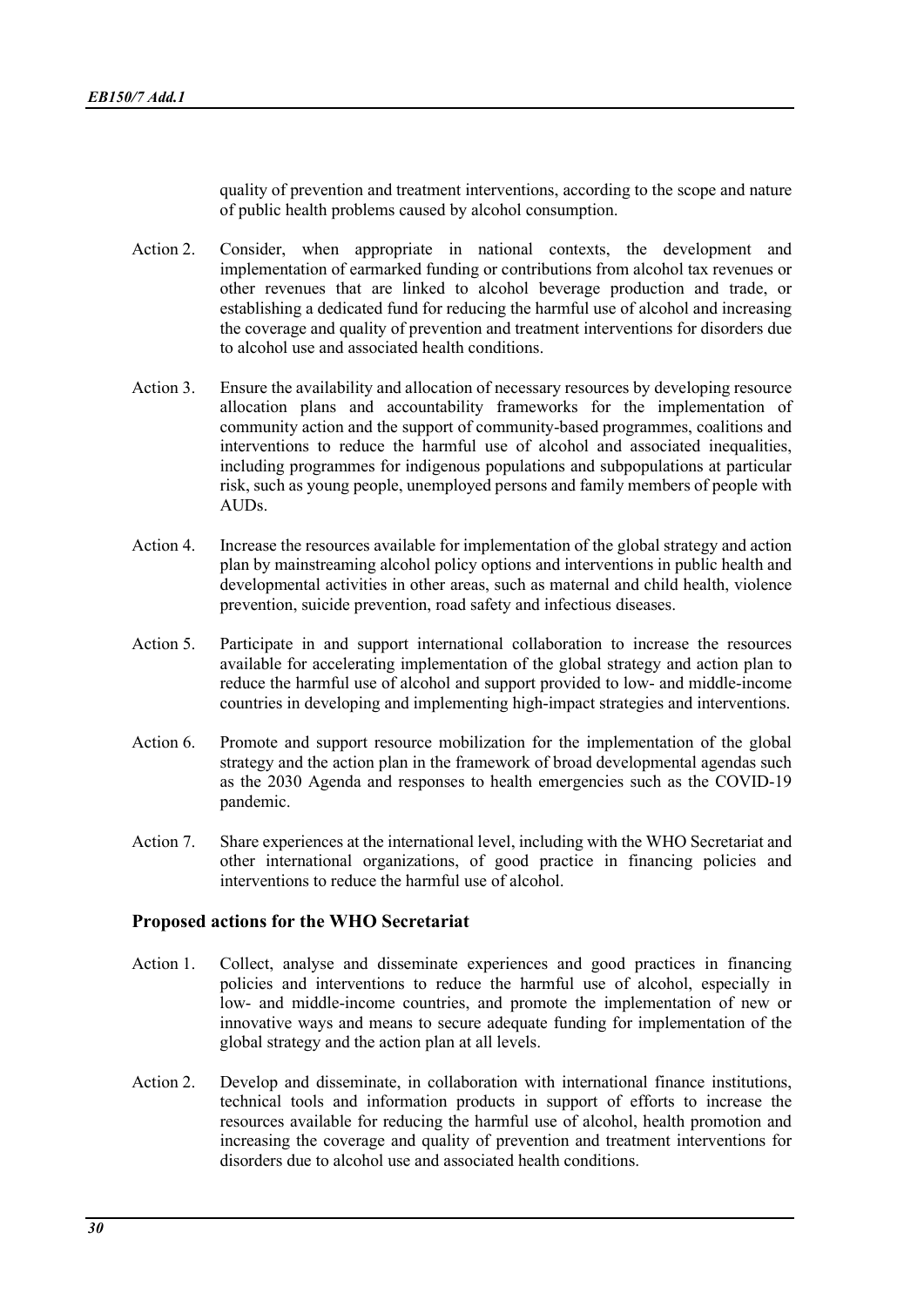- Action 3. At global and regional levels, monitor the allocation of resources for the implementation of the global strategy and action plan.
- Action 4. Promote and support the pooling of resources and their effective use by better coordination and intensified collaboration between different programme areas within WHO, United Nations agencies and other international partners.
- Action 5. Promote the allocation of resources for alcohol policy development and implementation of the global strategy and action plan in bilateral and other cooperation agreements with donor countries and agencies.
- Action 6. Intensify fundraising and resource mobilization efforts to support the implementation of the global strategy in low- and middle-income countries by organizing donor conferences and meetings of interested parties.

## **Proposed actions for international partners, civil society organizations and academia**

- Action 1. Major partners in the United Nations system and intergovernmental organizations are invited to mainstream their efforts to reduce the harmful use of alcohol in their developmental and public health strategies and action plans, and to promote and support financing policies and interventions in order to ensure the availability of adequate resources for accelerated implementation of the global strategy, while maintaining independence from funding from alcohol producers and distributors.
- Action 2. Civil society organizations, professional associations and research institutions are invited to promote and support new or innovative ways and means to secure required funding and to facilitate collaboration between the finance and health sectors to ensure the mobilization, allocation and accountability of the resources necessary to reduce the harmful use of alcohol and accelerate the implementation of the global strategy at all levels.

#### **Proposed measures for economic operators in alcohol production and trade**

Economic operators in alcohol production and trade are invited to allocate resources for the implementation of measures that can contribute to reducing the harmful use of alcohol within their core roles as developers, producers, distributors, marketers and sellers of alcoholic beverages; to refrain from funding public health and policy-related activities and research to prevent any potential bias in agenda-setting emerging from the conflict of interest; and to cease the sponsorship of scientific research on the public health dimensions of alcohol consumption and alcohol policies and its use for marketing or lobbying purposes.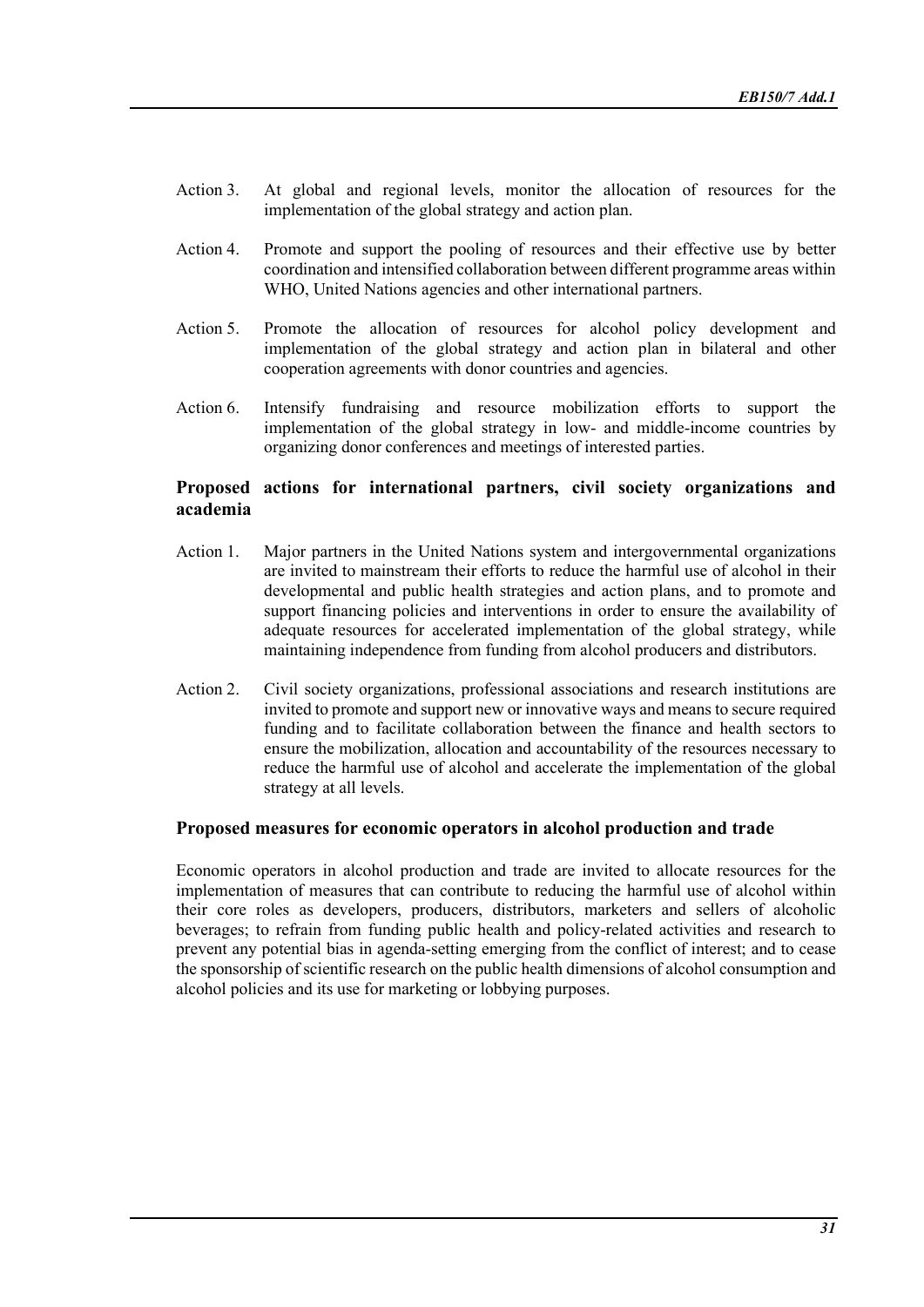# **Indicators and milestones for achieving global targets**

| <b>Global targets</b>                                                                                                                                       | <b>Indicators</b>                                                                                                                                                                                                                                                                                                                                                                                                                                                                                                | <b>Milestones</b>                         | <b>Comments</b>                                                                                                                                                                                                                                                                                                                                                                                                                                                                                         |
|-------------------------------------------------------------------------------------------------------------------------------------------------------------|------------------------------------------------------------------------------------------------------------------------------------------------------------------------------------------------------------------------------------------------------------------------------------------------------------------------------------------------------------------------------------------------------------------------------------------------------------------------------------------------------------------|-------------------------------------------|---------------------------------------------------------------------------------------------------------------------------------------------------------------------------------------------------------------------------------------------------------------------------------------------------------------------------------------------------------------------------------------------------------------------------------------------------------------------------------------------------------|
| 1.1. By 2030, at least<br>20% relative reduction<br>(in comparison with<br>2010) in the harmful use<br>of alcohol. $1$                                      | 1.1.1 Total alcohol per capita<br>consumption defined as the<br>estimated total (recorded plus<br>unrecorded) alcohol per capita<br>(aged 15 years and older)<br>consumption within a<br>calendar year in litres of pure<br>alcohol, adjusted for tourist<br>consumption.<br>1.1.2. Age-standardized<br>prevalence of heavy episodic<br>drinking.<br>1.1.3. Age-standardized<br>alcohol-attributable deaths.<br>1.1.4 Age-standardized<br>alcohol-attributable DALYs.                                            | 2019<br>2022<br>2025<br>2027<br>2029/2030 | This target and indicators are<br>fully consistent with SDG and<br>NCD global monitoring<br>frameworks and data on these<br>indicators have been periodically<br>collected and regularly reported<br>by WHO. WHO estimates for<br>indicator 1.1.1 are produced<br>annually $-$ and for other<br>indicators under this target are<br>produced periodically. WHO<br>estimates for all indicators under<br>this target have been previously<br>reported for 2010, 2012, and<br>2016. <sup>2</sup>          |
| 1.2. By 2030, 70% of<br>countries have<br>introduced, enacted or<br>maintained the<br>implementation of<br>high-impact policy<br>options and interventions. | 1.2.1 Number of countries (as<br>a percentage of all WHO<br>Member States) that have<br>introduced, enacted or<br>maintained the<br>implementation of<br>high-impact policy options<br>across the following areas:<br>(a) affordability of alcoholic<br>beverages; (b) advertising and<br>marketing of alcoholic<br>beverages; (c) availability of<br>alcoholic beverages;<br>$(d)$ drink-driving; $(e)$<br>screening and brief<br>interventions for risky<br>patterns of alcohol use; and<br>treatment of AUDs. | 2019<br>2022<br>2025<br>2027<br>2029/2030 | Data on all indicators under this<br>target have been collected<br>through WHO global surveys on<br>alcohol and health and progress<br>towards the attainment of SDG<br>target 3.5. The data on alcohol<br>policy indicators is available and<br>periodically updated in the<br>WHO's GISAH. SAFER<br>monitoring and other relevant<br>activities undertaken at the<br>global, regional or country levels<br>will provide additional<br>information to improve the<br>validity and reliability of data. |

<span id="page-31-0"></span><sup>&</sup>lt;sup>1</sup> The target description is identical to the voluntary target agreed for the NCD Global Monitoring Framework. The "at least 20% relative reduction" target is based on the latest available WHO data.

<span id="page-31-1"></span><sup>&</sup>lt;sup>2</sup> See, respectively, Global status report on alcohol and health 2011. Geneva: World Health Organization; 2011; Global status report on alcohol and health 2014. Geneva: World Health Organization; 2014; and Global status report on alcohol and health 2018. Geneva: World Health Organization; 2018.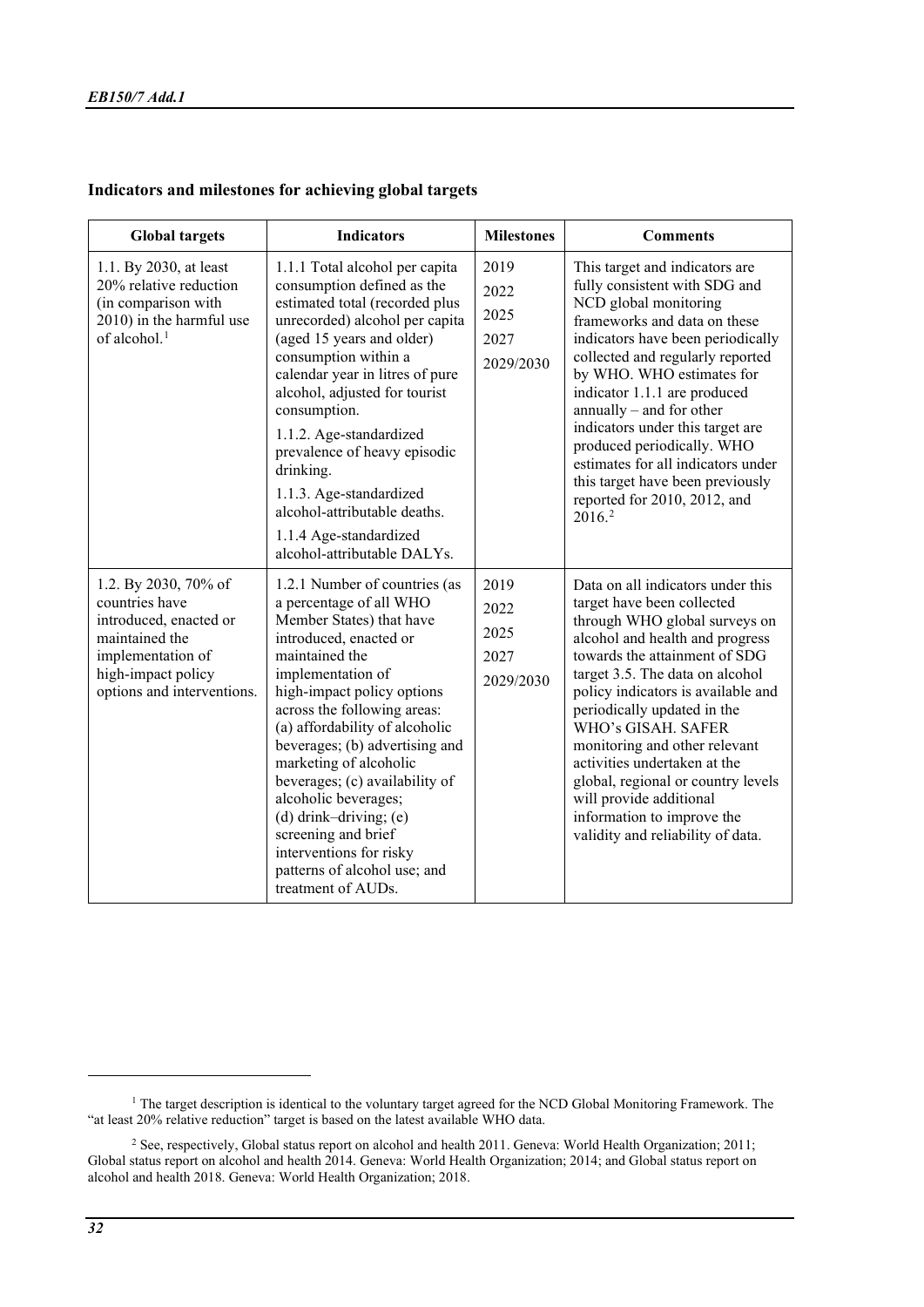| <b>Global targets</b>                                                                                                                                                                                                                        | <b>Indicators</b>                                                                                                                                                                                                                                                                                                                                      | <b>Milestones</b>                         | <b>Comments</b>                                                                                                                                                                                                                                                                                                                                                                                                                                                                                                                            |
|----------------------------------------------------------------------------------------------------------------------------------------------------------------------------------------------------------------------------------------------|--------------------------------------------------------------------------------------------------------------------------------------------------------------------------------------------------------------------------------------------------------------------------------------------------------------------------------------------------------|-------------------------------------------|--------------------------------------------------------------------------------------------------------------------------------------------------------------------------------------------------------------------------------------------------------------------------------------------------------------------------------------------------------------------------------------------------------------------------------------------------------------------------------------------------------------------------------------------|
| 2.1. By 2030, 75% of<br>countries have developed<br>and enacted national<br>written alcohol policies.<br>2.2. By 2030, 50% of<br>countries have produced<br>periodic national reports<br>on alcohol consumption<br>and alcohol-related harm. | 2.1.1 Number of countries (as<br>a percentage of all WHO<br>Member States) with a written<br>and enacted national alcohol<br>policy.<br>2.2.1. Number of countries (as<br>a percentage of all WHO<br>Member States) producing at<br>least two national reports<br>within the last 8-year period<br>on alcohol consumption and<br>alcohol-related harm. | 2019<br>2022<br>2025<br>2027<br>2029/2030 | The data for these targets and<br>indicators is collected through<br>existing WHO global surveys on<br>alcohol and health and on<br>progress towards the attainment<br>of SDG target 3.5, as well as<br>other relevant monitoring<br>activities at the global and<br>regional levels. Data for indicator<br>2.1.1 have been previously<br>reported by WHO for 2010,<br>2012, and 2016. <sup>1</sup> Data for<br>indicator 2.2.1 will require minor<br>adjustments in existing data<br>collection tools for reporting on<br>this indicator. |
| 3.1. By 2030, 50% of<br>countries have an<br>established national<br>multisectoral<br>coordination mechanism<br>for the implementation of<br>national multisectoral<br>alcohol policy responses.                                             | 3.1.1. Number of countries (as<br>a proportion of all WHO<br>Member States) with an<br>established multisectoral<br>national coordination<br>mechanism for the<br>implementation of national<br>multisectoral alcohol policy<br>responses.                                                                                                             | 2022<br>2025<br>2027<br>2029/2030         | "Multisectoral" refers to<br>engagement with one or more<br>government sectors outside of<br>health, such as finances, criminal<br>justice, social welfare etc. Data<br>collected through WHO global<br>surveys on alcohol and health<br>and on progress towards the<br>attainment of SDG target 3.5, as<br>well as other relevant monitoring<br>activities at the global and<br>regional levels. The current data<br>collection tools require minor<br>adjustments for reporting on this<br>indicator.                                    |
| 3.2. By 2030, 50% of<br>countries are engaged in<br>the work of the global<br>and regional networks of<br>WHO national<br>counterparts for<br>international dialogue<br>and coordination on<br>reducing the harmful use<br>of alcohol.       | 3.2.1. Number of countries (as<br>a proportion of all WHO<br>Member States) actively<br>represented in the global and<br>regional networks of WHO<br>national counterparts.                                                                                                                                                                            | 2022<br>2025<br>2027<br>2029/2030         | Information from WHO regional<br>offices and headquarters collated<br>on a regular basis.                                                                                                                                                                                                                                                                                                                                                                                                                                                  |

<span id="page-32-0"></span><sup>&</sup>lt;sup>1</sup> See, respectively, Global status report on alcohol and health 2011. Geneva: World Health Organization; 2011; Global status report on alcohol and health 2014. Geneva: World Health Organization; 2014; and Global status report on alcohol and health 2018. Geneva: World Health Organization; 2018.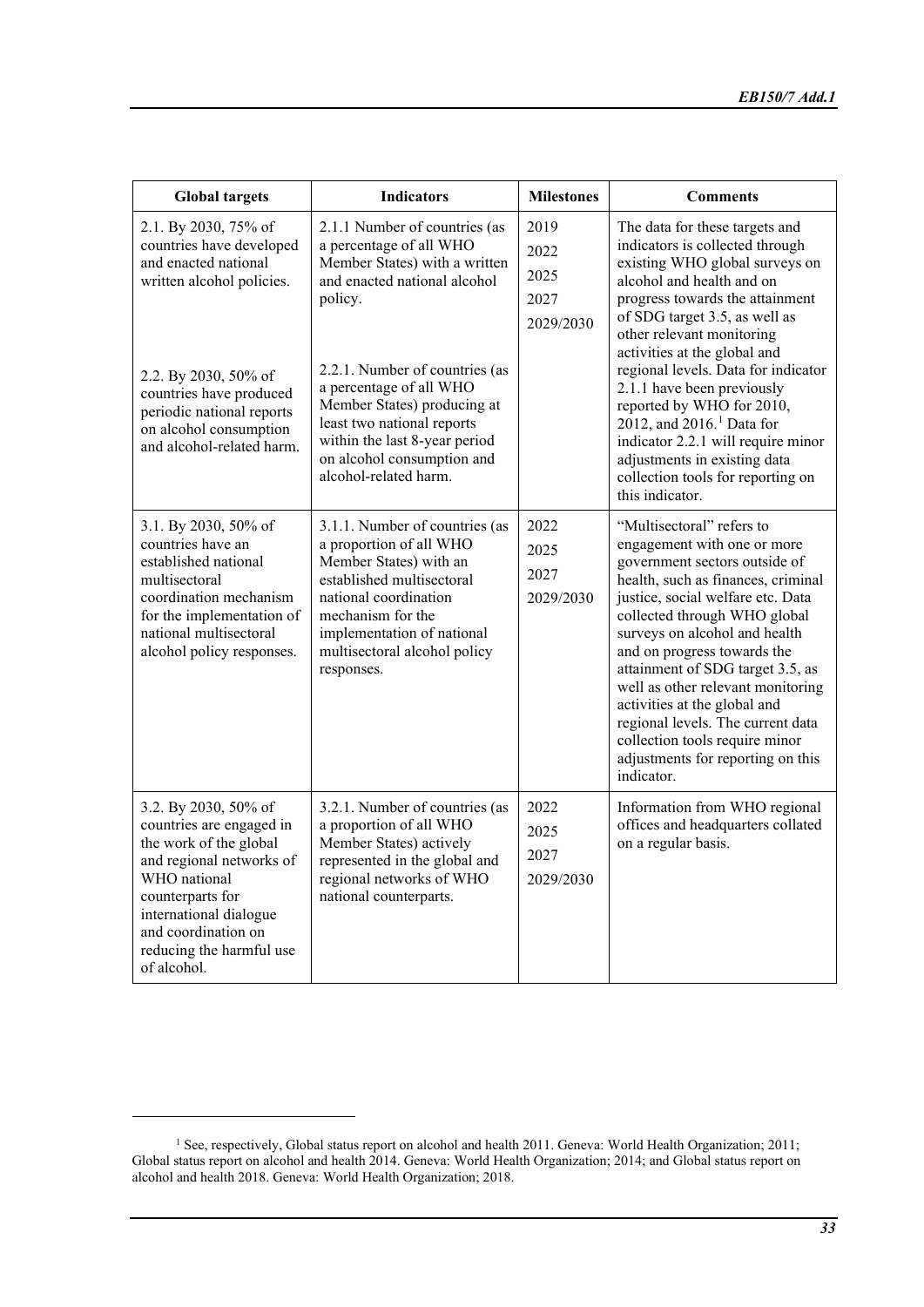| <b>Global targets</b>                                                                                                                                                                                                                                           | <b>Indicators</b>                                                                                                                                                                                                                                                                                                    | <b>Milestones</b>                         | <b>Comments</b>                                                                                                                                                                                                                                                                                                                                                                                                                                                                                                                                                                                     |
|-----------------------------------------------------------------------------------------------------------------------------------------------------------------------------------------------------------------------------------------------------------------|----------------------------------------------------------------------------------------------------------------------------------------------------------------------------------------------------------------------------------------------------------------------------------------------------------------------|-------------------------------------------|-----------------------------------------------------------------------------------------------------------------------------------------------------------------------------------------------------------------------------------------------------------------------------------------------------------------------------------------------------------------------------------------------------------------------------------------------------------------------------------------------------------------------------------------------------------------------------------------------------|
| 4.1. By 2030, 50% of<br>countries have a<br>strengthened capacity for<br>the implementation of<br>effective strategies and<br>interventions to reduce<br>the harmful use of<br>alcohol at national level.                                                       | 4.1.1. Number of countries (as<br>a proportion of all WHO<br>Member States) that have<br>increased governmental<br>resources for implementation<br>of effective alcohol policies at<br>the national level.                                                                                                           | 2019<br>2022<br>2025<br>2027<br>2029/2030 | This target is formulated by<br>taking into consideration the<br>number of countries with the<br>developed capacity and<br>infrastructure to address the<br>harmful use of alcohol at national<br>level. For these targets and<br>indicators, data is collected<br>through existing WHO global<br>surveys on alcohol and health<br>and on progress towards the<br>attainment of SDG target 3.5, as<br>well as other relevant monitoring<br>activities at the global and<br>regional levels. The current data<br>collection tools require minor<br>adjustments for reporting on<br>these indicators. |
| 4.2. By 2030, 50% of<br>countries have a<br>strengthened capacity in<br>health services to provide<br>prevention and treatment<br>interventions for health<br>conditions due to alcohol<br>use, in line with the<br>principles of universal<br>health coverage. | 4.2.1. Number of countries (as<br>a proportion of all WHO<br>Member States) that have<br>increased service capacity to<br>provide prevention and<br>treatment interventions for<br>health conditions due to<br>alcohol use within health<br>systems, in line with the<br>principles of universal health<br>coverage. | 2019<br>2022<br>2025<br>2027<br>2029/2030 | This target is formulated by<br>taking into consideration the<br>number of countries with the<br>developed capacity and<br>infrastructure to provide<br>prevention and treatment<br>interventions for health<br>conditions due to alcohol use at<br>national level. Data collected<br>through WHO global surveys on<br>progress towards the attainment<br>of SDG target 3.5.                                                                                                                                                                                                                        |
| 5.1. By 2030, 75% of<br>countries have national<br>data generated and<br>regularly reported on<br>alcohol consumption,<br>alcohol-related harm and<br>implementation of<br>alcohol control measures.                                                            | 5.1.1. Number of countries (as<br>a proportion of all WHO<br>Member States) that generate<br>and report national data on per<br>capita alcohol consumption,<br>alcohol-related harm and<br>policy responses.                                                                                                         | 2019<br>2022<br>2025<br>2027<br>2029/2030 | Passive surveillance of available<br>data and data collection through<br>WHO global surveys on alcohol<br>and health and progress towards<br>the attainment of SDG health<br>target 3.5, as well as other<br>relevant monitoring activities at<br>the global and regional levels.<br>Data collection and reporting on<br>this indicator is a part of WHO<br>regular monitoring and reporting<br>on alcohol-related indicators for<br>the existing global monitoring<br>frameworks, such as the SDGs<br>and the NCD Global Monitoring<br>Framework.                                                  |